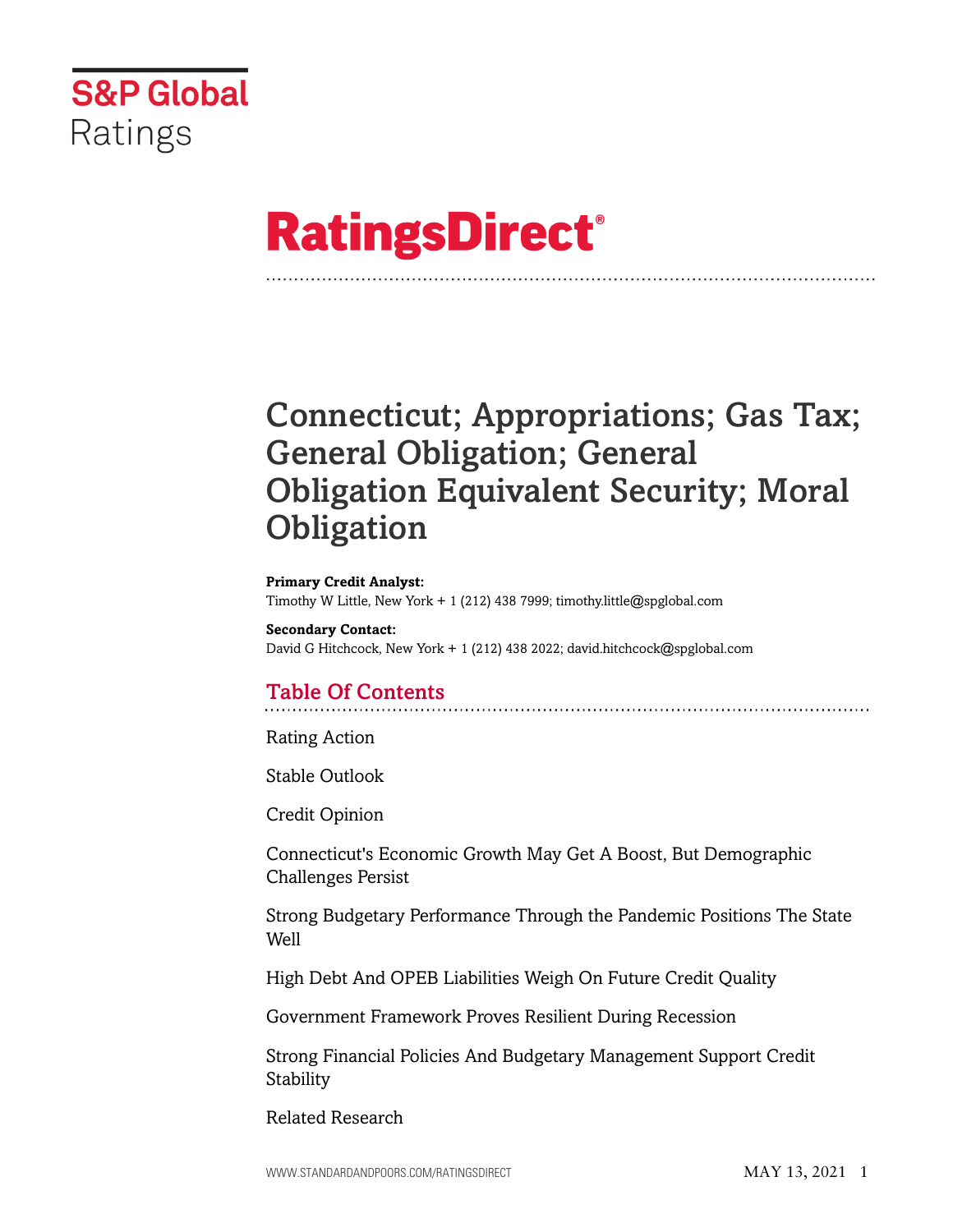| <b>Credit Profile</b>                                                                |                  |            |  |
|--------------------------------------------------------------------------------------|------------------|------------|--|
| US\$300.0 mil taxable GO rfdg bnds ser 2021A due 06/01/2031                          |                  |            |  |
| Long Term Rating                                                                     | A+/Stable        | <b>New</b> |  |
| US\$300.0 mil GO bnds (Social Bnds) ser 2021B due 06/01/2041                         |                  |            |  |
| Long Term Rating                                                                     | A+/Stable        | <b>New</b> |  |
| US\$225.0 mil GO rfdg bnds (forward delivery) (Social bnds) ser 2021D due 07/15/2031 |                  |            |  |
| Long Term Rating                                                                     | A+/Stable        | New        |  |
| US\$175.0 mil GO rfdg bnds ser 2021C due 07/15/2024                                  |                  |            |  |
| Long Term Rating                                                                     | $A+$ /Stable     | <b>New</b> |  |
| <b>Connecticut GASTAX</b>                                                            |                  |            |  |
| Long Term Rating                                                                     | AA-/Stable       | Upgraded   |  |
| Connecticut GO                                                                       |                  |            |  |
| Long Term Rating                                                                     | $A+$ /Stable     | Upgraded   |  |
| Connecticut GO                                                                       |                  |            |  |
| Long Term Rating                                                                     | A+/Stable        | Upgraded   |  |
| Connecticut GASTAX (BAM)                                                             |                  |            |  |
| <b>Unenhanced Rating</b>                                                             | AA-(SPUR)/Stable | Upgraded   |  |
| Connecticut GASTAX (BAM)                                                             |                  |            |  |
| <b>Unenhanced Rating</b>                                                             | AA-(SPUR)/Stable | Upgraded   |  |
| Connecticut GASTAX (BAM) (SECMKT)                                                    |                  |            |  |
| <b>Unenhanced Rating</b>                                                             | AA-(SPUR)/Stable | Upgraded   |  |
| Connecticut GASTAX (BAM) (SECMKT)                                                    |                  |            |  |
| <b>Unenhanced Rating</b>                                                             | AA-(SPUR)/Stable | Upgraded   |  |
| Connecticut GO (AGM)                                                                 |                  |            |  |
| <b>Unenhanced Rating</b>                                                             | A+(SPUR)/Stable  | Upgraded   |  |
| Connecticut GO (AGM) (SECMKT)                                                        |                  |            |  |
| <b>Unenhanced Rating</b>                                                             | A+(SPUR)/Stable  | Upgraded   |  |
| Connecticut GO (AGM) (SEC MKT)                                                       |                  |            |  |
| <b>Unenhanced Rating</b>                                                             | A+(SPUR)/Stable  | Upgraded   |  |
| Connecticut GO (AGM) (SEC MKT)                                                       |                  |            |  |
| <b>Unenhanced Rating</b>                                                             | A+(SPUR)/Stable  | Upgraded   |  |
| Connecticut GO (BAM)                                                                 |                  |            |  |
| <b>Unenhanced Rating</b>                                                             | A+(SPUR)/Stable  | Upgraded   |  |
| Connecticut GO (BAM)                                                                 |                  |            |  |
| <b>Unenhanced Rating</b>                                                             | A+(SPUR)/Stable  | Upgraded   |  |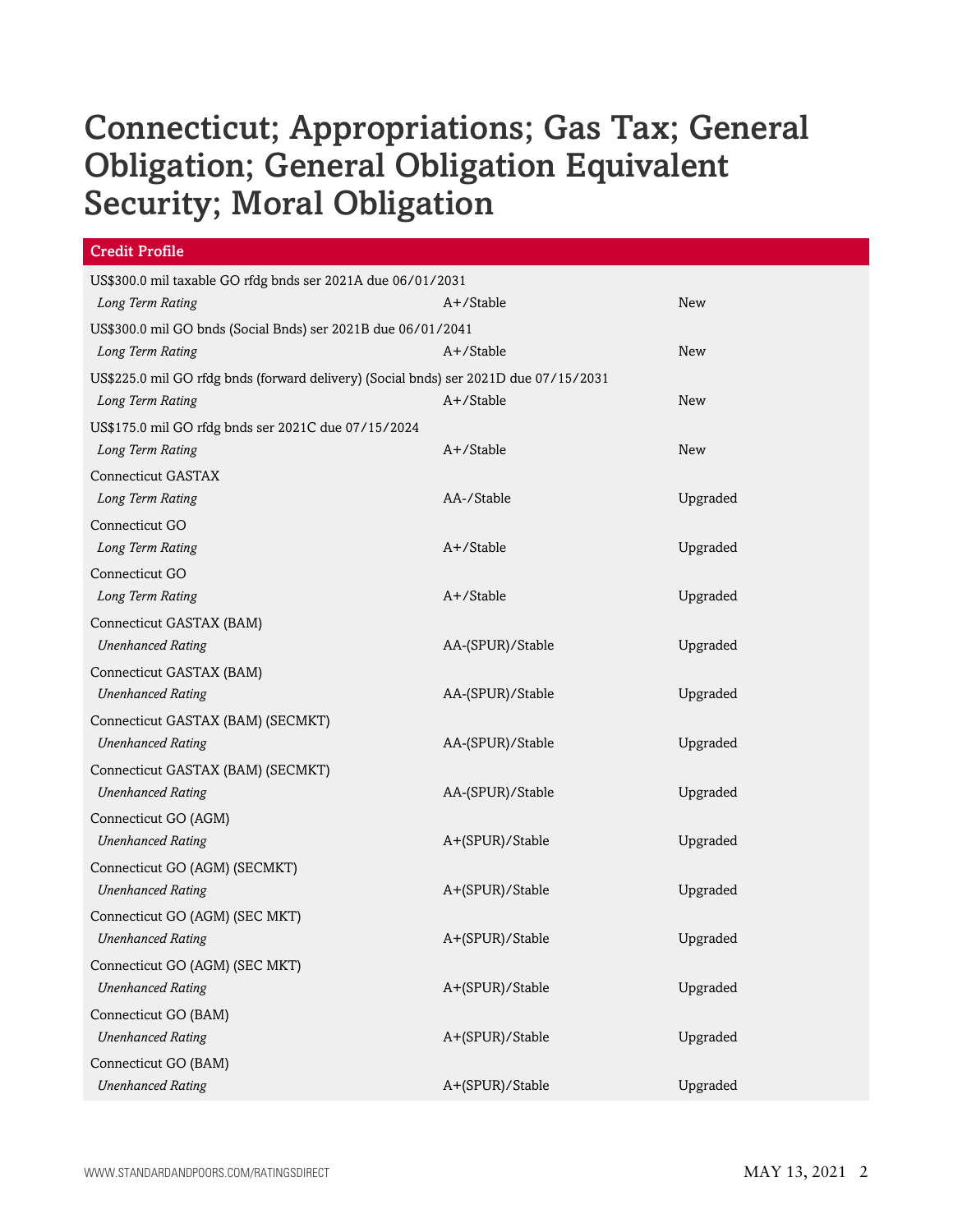| Connecticut GO (BAM) (SECMKT)<br>Upgraded<br><b>Unenhanced Rating</b><br>A+(SPUR)/Stable<br>Connecticut GO (BAM) (SECMKT)<br><b>Unenhanced Rating</b><br>Upgraded<br>A+(SPUR)/Stable<br>Connecticut GO (BAM) (SECMKT)<br><b>Unenhanced Rating</b><br>Upgraded<br>A+(SPUR)/Stable<br>Connecticut GO (BAM) (SECMKT)<br><b>Unenhanced Rating</b><br>A+(SPUR)/Stable<br>Upgraded<br>Connecticut GO (BAM) (SECMKT)<br><b>Unenhanced Rating</b><br>A+(SPUR)/Stable<br>Upgraded<br>Connecticut GO (BAM) (SECMKT)<br><b>Unenhanced Rating</b><br>A+(SPUR)/Stable<br>Upgraded<br>Connecticut GO (BAM) (SECMKT)<br><b>Unenhanced Rating</b><br>Upgraded<br>A+(SPUR)/Stable<br>Connecticut GO (BAM) (SECMKT)<br><b>Unenhanced Rating</b><br>A+(SPUR)/Stable<br>Upgraded<br>Connecticut GO (BAM) (SECMKT)<br><b>Unenhanced Rating</b><br>A+(SPUR)/Stable<br>Upgraded<br>Connecticut GO (BAM) (SECMKT)<br><b>Unenhanced Rating</b><br>A+(SPUR)/Stable<br>Upgraded<br>State of Connecticut spl tax oblig bnds transp infrastructure purposes ser 2021A due 05/01/2041<br><b>Unenhanced Rating</b><br>AA-(SPUR)/Stable<br>Current<br><b>Capital Region Development Authority, Connecticut</b><br>State of Connecticut, Connecticut<br>Capital Region Dev Auth (Connecticut) GOEQUIV<br>A+/Stable<br>Long Term Rating<br>Upgraded<br>Capital Region Dev Auth (Connecticut) GOEQUIV<br>A+/Stable<br>Long Term Rating<br>Upgraded<br>Capital Region Dev Auth (Connecticut) GOEQUIV<br>Upgraded<br><b>Unenhanced Rating</b><br>A+(SPUR)/Stable<br><b>Connecticut Hlth &amp; Educl Facs Auth, Connecticut</b><br>State of Connecticut, Connecticut<br>Connecticut Hlth & Educl Facs Auth (Connecticut) (BAM)<br><b>Unenhanced Rating</b><br>A+(SPUR)/Stable<br>Upgraded | <b>Credit Profile (cont.)</b> |  |
|-----------------------------------------------------------------------------------------------------------------------------------------------------------------------------------------------------------------------------------------------------------------------------------------------------------------------------------------------------------------------------------------------------------------------------------------------------------------------------------------------------------------------------------------------------------------------------------------------------------------------------------------------------------------------------------------------------------------------------------------------------------------------------------------------------------------------------------------------------------------------------------------------------------------------------------------------------------------------------------------------------------------------------------------------------------------------------------------------------------------------------------------------------------------------------------------------------------------------------------------------------------------------------------------------------------------------------------------------------------------------------------------------------------------------------------------------------------------------------------------------------------------------------------------------------------------------------------------------------------------------------------------------------------------------------------------------------------------------------------------------------|-------------------------------|--|
|                                                                                                                                                                                                                                                                                                                                                                                                                                                                                                                                                                                                                                                                                                                                                                                                                                                                                                                                                                                                                                                                                                                                                                                                                                                                                                                                                                                                                                                                                                                                                                                                                                                                                                                                                     |                               |  |
|                                                                                                                                                                                                                                                                                                                                                                                                                                                                                                                                                                                                                                                                                                                                                                                                                                                                                                                                                                                                                                                                                                                                                                                                                                                                                                                                                                                                                                                                                                                                                                                                                                                                                                                                                     |                               |  |
|                                                                                                                                                                                                                                                                                                                                                                                                                                                                                                                                                                                                                                                                                                                                                                                                                                                                                                                                                                                                                                                                                                                                                                                                                                                                                                                                                                                                                                                                                                                                                                                                                                                                                                                                                     |                               |  |
|                                                                                                                                                                                                                                                                                                                                                                                                                                                                                                                                                                                                                                                                                                                                                                                                                                                                                                                                                                                                                                                                                                                                                                                                                                                                                                                                                                                                                                                                                                                                                                                                                                                                                                                                                     |                               |  |
|                                                                                                                                                                                                                                                                                                                                                                                                                                                                                                                                                                                                                                                                                                                                                                                                                                                                                                                                                                                                                                                                                                                                                                                                                                                                                                                                                                                                                                                                                                                                                                                                                                                                                                                                                     |                               |  |
|                                                                                                                                                                                                                                                                                                                                                                                                                                                                                                                                                                                                                                                                                                                                                                                                                                                                                                                                                                                                                                                                                                                                                                                                                                                                                                                                                                                                                                                                                                                                                                                                                                                                                                                                                     |                               |  |
|                                                                                                                                                                                                                                                                                                                                                                                                                                                                                                                                                                                                                                                                                                                                                                                                                                                                                                                                                                                                                                                                                                                                                                                                                                                                                                                                                                                                                                                                                                                                                                                                                                                                                                                                                     |                               |  |
|                                                                                                                                                                                                                                                                                                                                                                                                                                                                                                                                                                                                                                                                                                                                                                                                                                                                                                                                                                                                                                                                                                                                                                                                                                                                                                                                                                                                                                                                                                                                                                                                                                                                                                                                                     |                               |  |
|                                                                                                                                                                                                                                                                                                                                                                                                                                                                                                                                                                                                                                                                                                                                                                                                                                                                                                                                                                                                                                                                                                                                                                                                                                                                                                                                                                                                                                                                                                                                                                                                                                                                                                                                                     |                               |  |
|                                                                                                                                                                                                                                                                                                                                                                                                                                                                                                                                                                                                                                                                                                                                                                                                                                                                                                                                                                                                                                                                                                                                                                                                                                                                                                                                                                                                                                                                                                                                                                                                                                                                                                                                                     |                               |  |
|                                                                                                                                                                                                                                                                                                                                                                                                                                                                                                                                                                                                                                                                                                                                                                                                                                                                                                                                                                                                                                                                                                                                                                                                                                                                                                                                                                                                                                                                                                                                                                                                                                                                                                                                                     |                               |  |
|                                                                                                                                                                                                                                                                                                                                                                                                                                                                                                                                                                                                                                                                                                                                                                                                                                                                                                                                                                                                                                                                                                                                                                                                                                                                                                                                                                                                                                                                                                                                                                                                                                                                                                                                                     |                               |  |
|                                                                                                                                                                                                                                                                                                                                                                                                                                                                                                                                                                                                                                                                                                                                                                                                                                                                                                                                                                                                                                                                                                                                                                                                                                                                                                                                                                                                                                                                                                                                                                                                                                                                                                                                                     |                               |  |
|                                                                                                                                                                                                                                                                                                                                                                                                                                                                                                                                                                                                                                                                                                                                                                                                                                                                                                                                                                                                                                                                                                                                                                                                                                                                                                                                                                                                                                                                                                                                                                                                                                                                                                                                                     |                               |  |
|                                                                                                                                                                                                                                                                                                                                                                                                                                                                                                                                                                                                                                                                                                                                                                                                                                                                                                                                                                                                                                                                                                                                                                                                                                                                                                                                                                                                                                                                                                                                                                                                                                                                                                                                                     |                               |  |
|                                                                                                                                                                                                                                                                                                                                                                                                                                                                                                                                                                                                                                                                                                                                                                                                                                                                                                                                                                                                                                                                                                                                                                                                                                                                                                                                                                                                                                                                                                                                                                                                                                                                                                                                                     |                               |  |
|                                                                                                                                                                                                                                                                                                                                                                                                                                                                                                                                                                                                                                                                                                                                                                                                                                                                                                                                                                                                                                                                                                                                                                                                                                                                                                                                                                                                                                                                                                                                                                                                                                                                                                                                                     |                               |  |
|                                                                                                                                                                                                                                                                                                                                                                                                                                                                                                                                                                                                                                                                                                                                                                                                                                                                                                                                                                                                                                                                                                                                                                                                                                                                                                                                                                                                                                                                                                                                                                                                                                                                                                                                                     |                               |  |
|                                                                                                                                                                                                                                                                                                                                                                                                                                                                                                                                                                                                                                                                                                                                                                                                                                                                                                                                                                                                                                                                                                                                                                                                                                                                                                                                                                                                                                                                                                                                                                                                                                                                                                                                                     |                               |  |
|                                                                                                                                                                                                                                                                                                                                                                                                                                                                                                                                                                                                                                                                                                                                                                                                                                                                                                                                                                                                                                                                                                                                                                                                                                                                                                                                                                                                                                                                                                                                                                                                                                                                                                                                                     |                               |  |
|                                                                                                                                                                                                                                                                                                                                                                                                                                                                                                                                                                                                                                                                                                                                                                                                                                                                                                                                                                                                                                                                                                                                                                                                                                                                                                                                                                                                                                                                                                                                                                                                                                                                                                                                                     |                               |  |
|                                                                                                                                                                                                                                                                                                                                                                                                                                                                                                                                                                                                                                                                                                                                                                                                                                                                                                                                                                                                                                                                                                                                                                                                                                                                                                                                                                                                                                                                                                                                                                                                                                                                                                                                                     |                               |  |
|                                                                                                                                                                                                                                                                                                                                                                                                                                                                                                                                                                                                                                                                                                                                                                                                                                                                                                                                                                                                                                                                                                                                                                                                                                                                                                                                                                                                                                                                                                                                                                                                                                                                                                                                                     |                               |  |
|                                                                                                                                                                                                                                                                                                                                                                                                                                                                                                                                                                                                                                                                                                                                                                                                                                                                                                                                                                                                                                                                                                                                                                                                                                                                                                                                                                                                                                                                                                                                                                                                                                                                                                                                                     |                               |  |
|                                                                                                                                                                                                                                                                                                                                                                                                                                                                                                                                                                                                                                                                                                                                                                                                                                                                                                                                                                                                                                                                                                                                                                                                                                                                                                                                                                                                                                                                                                                                                                                                                                                                                                                                                     |                               |  |
|                                                                                                                                                                                                                                                                                                                                                                                                                                                                                                                                                                                                                                                                                                                                                                                                                                                                                                                                                                                                                                                                                                                                                                                                                                                                                                                                                                                                                                                                                                                                                                                                                                                                                                                                                     |                               |  |
|                                                                                                                                                                                                                                                                                                                                                                                                                                                                                                                                                                                                                                                                                                                                                                                                                                                                                                                                                                                                                                                                                                                                                                                                                                                                                                                                                                                                                                                                                                                                                                                                                                                                                                                                                     |                               |  |
|                                                                                                                                                                                                                                                                                                                                                                                                                                                                                                                                                                                                                                                                                                                                                                                                                                                                                                                                                                                                                                                                                                                                                                                                                                                                                                                                                                                                                                                                                                                                                                                                                                                                                                                                                     |                               |  |
|                                                                                                                                                                                                                                                                                                                                                                                                                                                                                                                                                                                                                                                                                                                                                                                                                                                                                                                                                                                                                                                                                                                                                                                                                                                                                                                                                                                                                                                                                                                                                                                                                                                                                                                                                     |                               |  |
|                                                                                                                                                                                                                                                                                                                                                                                                                                                                                                                                                                                                                                                                                                                                                                                                                                                                                                                                                                                                                                                                                                                                                                                                                                                                                                                                                                                                                                                                                                                                                                                                                                                                                                                                                     |                               |  |
|                                                                                                                                                                                                                                                                                                                                                                                                                                                                                                                                                                                                                                                                                                                                                                                                                                                                                                                                                                                                                                                                                                                                                                                                                                                                                                                                                                                                                                                                                                                                                                                                                                                                                                                                                     |                               |  |
|                                                                                                                                                                                                                                                                                                                                                                                                                                                                                                                                                                                                                                                                                                                                                                                                                                                                                                                                                                                                                                                                                                                                                                                                                                                                                                                                                                                                                                                                                                                                                                                                                                                                                                                                                     |                               |  |
|                                                                                                                                                                                                                                                                                                                                                                                                                                                                                                                                                                                                                                                                                                                                                                                                                                                                                                                                                                                                                                                                                                                                                                                                                                                                                                                                                                                                                                                                                                                                                                                                                                                                                                                                                     |                               |  |
| <b>Connecticut Hsg Fin Auth, Connecticut</b>                                                                                                                                                                                                                                                                                                                                                                                                                                                                                                                                                                                                                                                                                                                                                                                                                                                                                                                                                                                                                                                                                                                                                                                                                                                                                                                                                                                                                                                                                                                                                                                                                                                                                                        |                               |  |
| State of Connecticut, Connecticut                                                                                                                                                                                                                                                                                                                                                                                                                                                                                                                                                                                                                                                                                                                                                                                                                                                                                                                                                                                                                                                                                                                                                                                                                                                                                                                                                                                                                                                                                                                                                                                                                                                                                                                   |                               |  |
| Connecticut Hsg Fin Auth (Connecticut) state-supported sp oblig bnds                                                                                                                                                                                                                                                                                                                                                                                                                                                                                                                                                                                                                                                                                                                                                                                                                                                                                                                                                                                                                                                                                                                                                                                                                                                                                                                                                                                                                                                                                                                                                                                                                                                                                |                               |  |
| Long Term Rating<br>A+/Stable<br>Upgraded                                                                                                                                                                                                                                                                                                                                                                                                                                                                                                                                                                                                                                                                                                                                                                                                                                                                                                                                                                                                                                                                                                                                                                                                                                                                                                                                                                                                                                                                                                                                                                                                                                                                                                           |                               |  |
| Connecticut Hsg Fin Auth (Connecticut) state-supported sp oblig bnds                                                                                                                                                                                                                                                                                                                                                                                                                                                                                                                                                                                                                                                                                                                                                                                                                                                                                                                                                                                                                                                                                                                                                                                                                                                                                                                                                                                                                                                                                                                                                                                                                                                                                |                               |  |
| A+/Stable<br>Upgraded<br>Long Term Rating<br>Connecticut Hsg Fin Auth (Connecticut) state-supported sp oblig bnds (Connecticut) ser 24 due 06/15/2048                                                                                                                                                                                                                                                                                                                                                                                                                                                                                                                                                                                                                                                                                                                                                                                                                                                                                                                                                                                                                                                                                                                                                                                                                                                                                                                                                                                                                                                                                                                                                                                               |                               |  |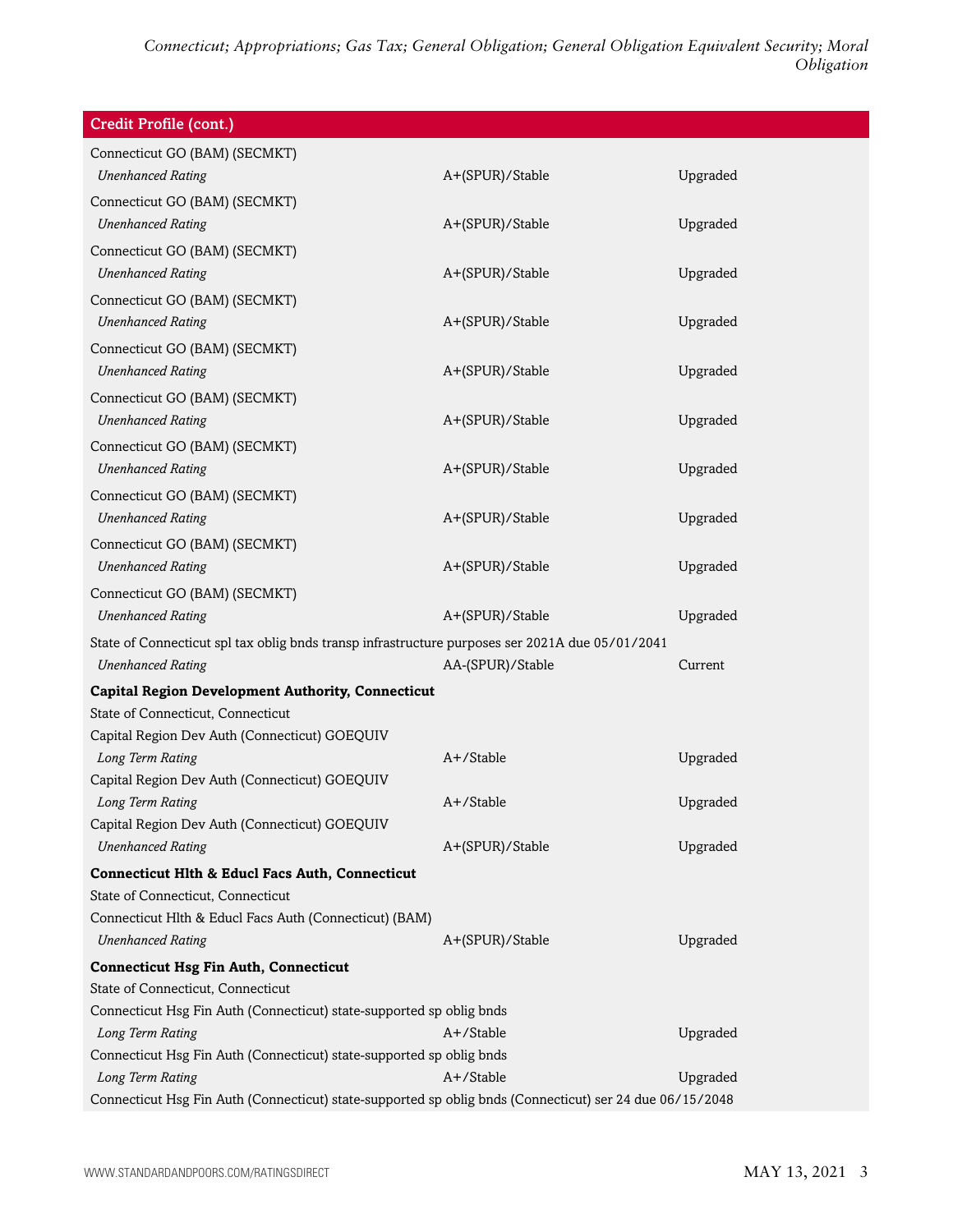| Credit Profile (cont.)                                                  |                 |          |  |
|-------------------------------------------------------------------------|-----------------|----------|--|
| Long Term Rating                                                        | A+/Stable       | Upgraded |  |
| <b>Connecticut Hlth &amp; Educl Facs Auth, Connecticut</b>              |                 |          |  |
| Connecticut St Univ Sys, Connecticut                                    |                 |          |  |
| State of Connecticut, Connecticut                                       |                 |          |  |
| Connecticut Hlth & Educl Facs Auth (Connecticut) GOEQUIV (BAM)          |                 |          |  |
| <b>Unenhanced Rating</b>                                                | A+(SPUR)/Stable | Upgraded |  |
| <b>Connecticut Hlth &amp; Educl Facs Auth, Connecticut</b>              |                 |          |  |
| Connecticut St Univ Sys, Connecticut                                    |                 |          |  |
| State of Connecticut, Connecticut                                       |                 |          |  |
| Connecticut Hlth & Educl Facs Auth (Connecticut) GOEQUIV (BAM)          |                 |          |  |
| <b>Unenhanced Rating</b>                                                | A+(SPUR)/Stable | Upgraded |  |
| <b>Connecticut Hlth &amp; Educl Facs Auth, Connecticut</b>              |                 |          |  |
| Connecticut St Univ Sys, Connecticut                                    |                 |          |  |
| State of Connecticut, Connecticut                                       |                 |          |  |
| Connecticut Hlth & Educl Facs Auth (Connecticut) GOEQUIV (BAM)          |                 |          |  |
| <b>Unenhanced Rating</b>                                                | A+(SPUR)/Stable | Upgraded |  |
| <b>Connecticut Hlth &amp; Educl Facs Auth, Connecticut</b>              |                 |          |  |
| Connecticut St Univ Sys, Connecticut                                    |                 |          |  |
| State of Connecticut, Connecticut                                       |                 |          |  |
| Connecticut Hlth & Educl Facs Auth (Connecticut) GOEQUIV (BAM) (SECMKT) |                 |          |  |
| <b>Unenhanced Rating</b>                                                | A+(SPUR)/Stable | Upgraded |  |
| <b>Connecticut Hlth &amp; Educl Facs Auth, Connecticut</b>              |                 |          |  |
| Connecticut St Univ Sys, Connecticut                                    |                 |          |  |
| State of Connecticut, Connecticut                                       |                 |          |  |
| Connecticut Hlth & Educl Facs Auth (Connecticut) GOEQUIV (BAM) (SECMKT) |                 |          |  |
| <b>Unenhanced Rating</b>                                                | A+(SPUR)/Stable | Upgraded |  |
| <b>Connecticut Hlth &amp; Educl Facs Auth, Connecticut</b>              |                 |          |  |
| Connecticut St Univ Sys, Connecticut                                    |                 |          |  |
| State of Connecticut, Connecticut                                       |                 |          |  |
| Connecticut Hlth & Educl Facs Auth (Connecticut) GO (BAM) (SECMKT)      |                 |          |  |
| <b>Unenhanced Rating</b>                                                | A+(SPUR)/Stable | Upgraded |  |

## <span id="page-3-0"></span>Rating Action

S&P Global Ratings has raised its rating on the State of Connecticut's general obligation (GO) debt to 'A+' from 'A' and assigned its 'A+' rating to the state's series 2021A (taxable) and 2021B-D GO bonds. The outlook on all the ratings is stable.

We also raised to 'A+' from 'A' our rating on debt secured by a special capital reserve fund--which we view on par with that of the state's GO rating–that includes various issues by the Connecticut Housing Finance Authority, Connecticut Health and Educational Facilities Authority, and Connecticut Green Bank, as well as various other state-supported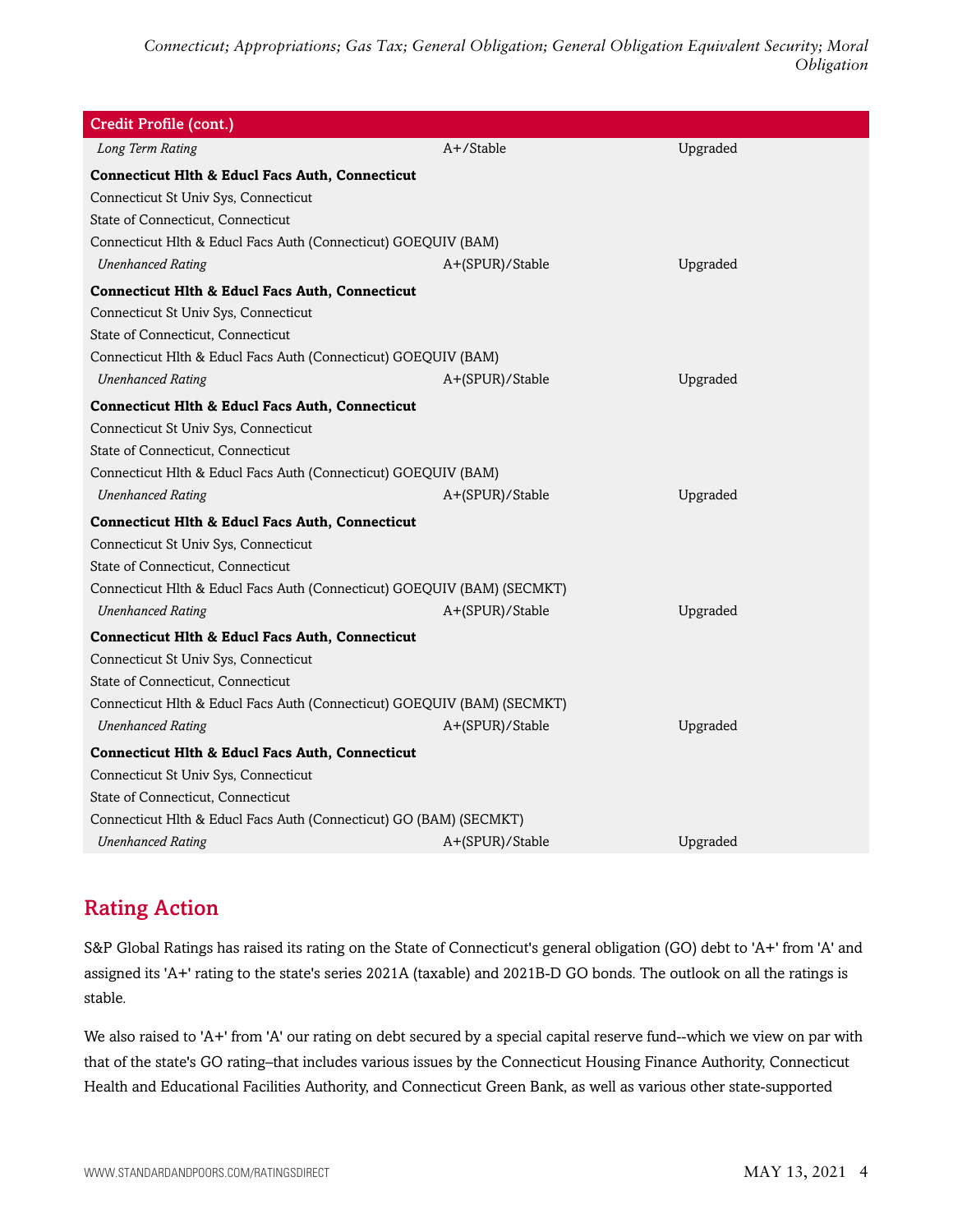GO-equivalent securities. We also raised our rating on Connecticut's appropriation-secured debt to 'A' from 'A-' and the state's moral obligation debt rating to 'BBB+' from 'BBB'. The ratings on the state's series 2016C GO bonds and Capital City Economic Development Authority series 2004B bonds, with liquidity support provided by Bank of America, are now rated A+/A-1.

Finally, we also raised our rating to 'AA-' from 'A+' on Connecticut's special tax obligation (STO) transportation fund-secured debt, which under our "Priority-Lien" criteria (published Oct. 22, 2018, on RatingsDirect), is limited to one notch above our GO rating. For more information on the credit characteristics of STO debt, see our most recent summary analysis on Connecticut (April 12, 2021).

The series 2021A (taxable) and 2021B-D GO bonds are a GO of the state of which it has pledged its full faith and credit of and all of its taxing power toward repayment. The series A and B bonds are new-money issuance for school construction and related education expenses, as well as other various purposes. The series C and D bonds are current refunding bonds. The state has designated the series B and D bonds as "Social Bonds" based on the use of proceeds for school construction and to refund certain outstanding bonds previously issued to finance school construction and related education expenses.

### Credit overview

The upgrade reflects our view of a continuing moderating debt profile, based on a slower rate of tax-supported debt issuances, rapid amortization, and our opinion that a majority of debt metrics will remain below a level that previously resulted in a one-notch override that lowered our anchor rating. Notably, Connecticut has slowed its debt growth to an average 2.5% annually (fiscal years 2018 to 2020) compared to 7.3% annually (fiscal years 2014 to 2017). We expect that the continued pace of debt issuance, coupled with the already rapid amortization, will contribute to further debt burden moderation. While other postemployment benefits (OPEBs) remain very high and significantly underfunded, the state has begun pre-funding its OPEB trust and has adopted more conservative actuarial assumptions and methods for funding pension liabilities. Changes to funding of the states' unfunded pension liabilities include lowering its assumed rates of return from 8.0% to 6.9% for its two largest pension plans, a layered amortization method, and transitioning to a level-dollar funding method.

The state's strong operating performance in recent years continued throughout the pandemic due, in part, to policy changes that include: a "revenue volatility cap" that transfers year-end surplus above a certain threshold to the budget reserve fund (BRF) until the fund reaches an amount equal to 15% of the net general fund appropriations (which the state exceeded in fiscal 2020 and expects to exceed again in fiscal 2021); a "revenue cap" that prohibits the General Assembly from authorizing general fund and special transportation fund appropriations in any fiscal year that exceeds a percentage of the revenue forecast; and continuing with already strong financial management practices that include updated revenue forecast three-times per year, recission authority for projected deficits, and expenditure controls.

As the 2021 fiscal year ends (June 30), the state looks to exhibit strong financial results with a year-end surplus of \$249.8 million and a net deposit to the BRF of \$954.9 million (including the volatility cap). It will again exceed its 15% BRF statutory maximum and transfer approximately \$890 million toward its long-term liabilities based on the governor's recommended fiscal 2022 appropriations.

The governor's proposed biennium budget initially called for the use of BRF revenue of \$775 million in fiscal 2022 and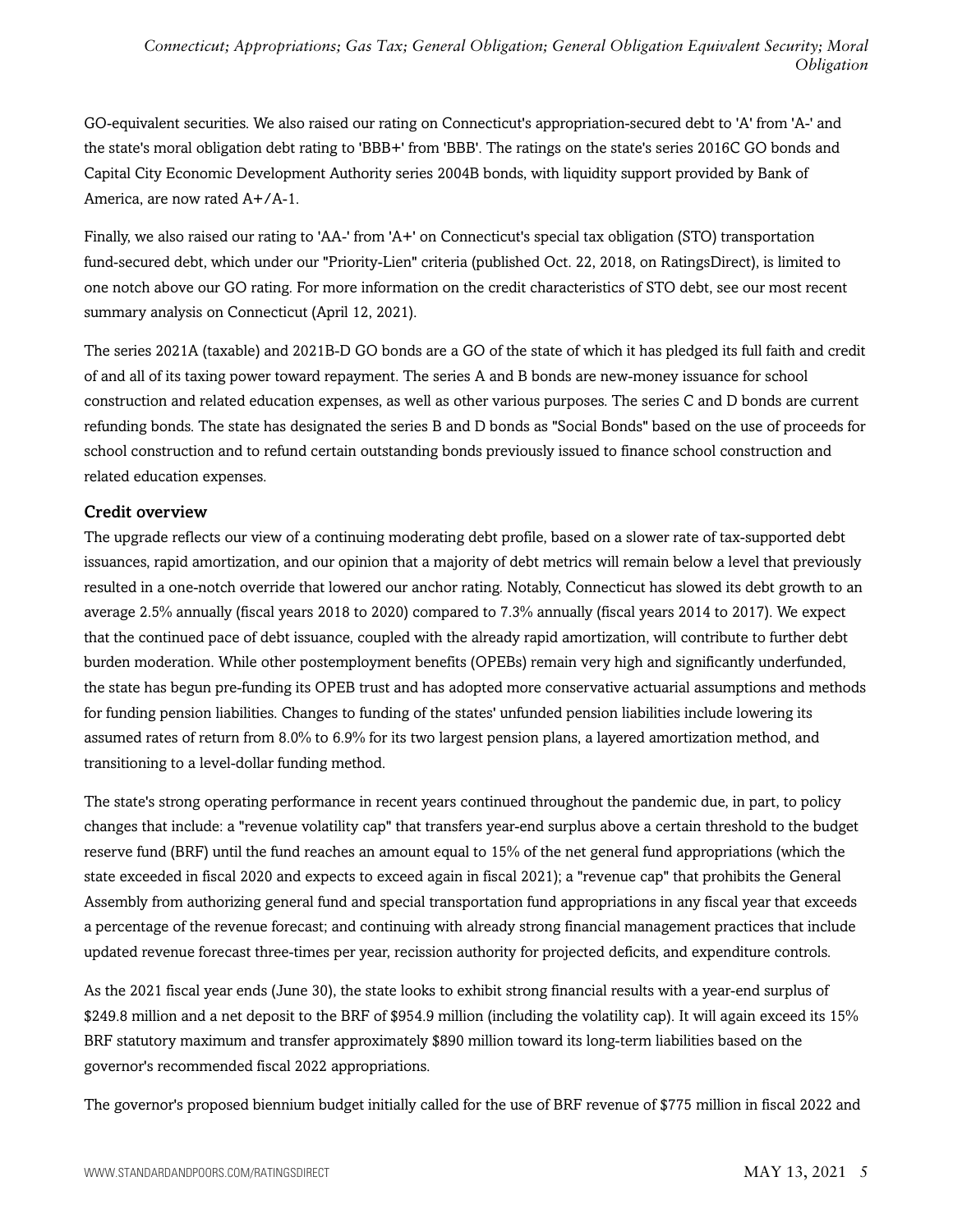\$975 million in fiscal 2023. However, the updated April revenue forecast and receipt of American Rescue Plan (ARP) funding will likely mitigate the need to draw on the BRF. The governor is proposing \$1.75 billion (66%) of the state's estimated ARP receipts be used for governmental services. As a result, we anticipate the state's BRF balance will continue to grow to pay down unfunded pension liabilities and be maintained at the 15% statutory cap.

However, a high fixed-cost burden pressures the state's financial flexibility. By the state's own estimates, fixed costs (including debt service, pension, OPEBs, Medicaid, and other entitlement accounts) average 51% of general fund expenditures in fiscal years 2019, 2020, and 2021. In our opinion, the state's high fixed-cost burden limits its practical ability to make expenditure cuts in other areas. In addition, Connecticut's debt and OPEB liabilities are considered high by nearly all measures despite recent moderation and funding policy changes. Over time, if it continues to transfer money above its BRF statutory cap toward unfunded pension liabilities and continues to moderate debt issuance, the state's overall liability burden should improve.

Based on the analytic factors we evaluate for states, on a scale of '1.0' (strongest) to '4.0' (weakest), we have assigned a composite score of '2.1' to Connecticut, an anchor of the 'AA-' rating. However, we are further using our discretionary ability to rate one notch below the anchor rating based on the state's high fixed costs and liability burden, compounded by lagging economic growth compared to peers to arrive at our 'A+' rating.

#### Environmental, social, and governance factors

We consider Connecticut to have elevated social risks compared to the sector given its older population and higher cost of living. These demographic trends could present long-term credit risks to the state's economic and budgetary performance. However, we believe Connecticut's historically strong management and policy framework will help manage this risk. Environmental risks are considered above those of other states due to its 618 miles of coastline along Long Island Sound. Connecticut's shoreline roads and communities are at risk from rising sea levels. Generally, we view the state's governance risks as being in line with the state sector as it has historically maintained a strong management and policy framework to respond to developing risks.

## <span id="page-5-0"></span>Stable Outlook

#### Downside scenario

Should we calculate that debt ratios have increased to prior levels or total pension funded ratios fall below 40% without a plan to improve funding, we may lower the rating if there is no reasonable plan to improve these liability metrics.

#### Upside scenario

Should our view of the state's economic profile significantly improve or debt and other liabilities substantially moderate, we may raise our rating.

## <span id="page-5-1"></span>Credit Opinion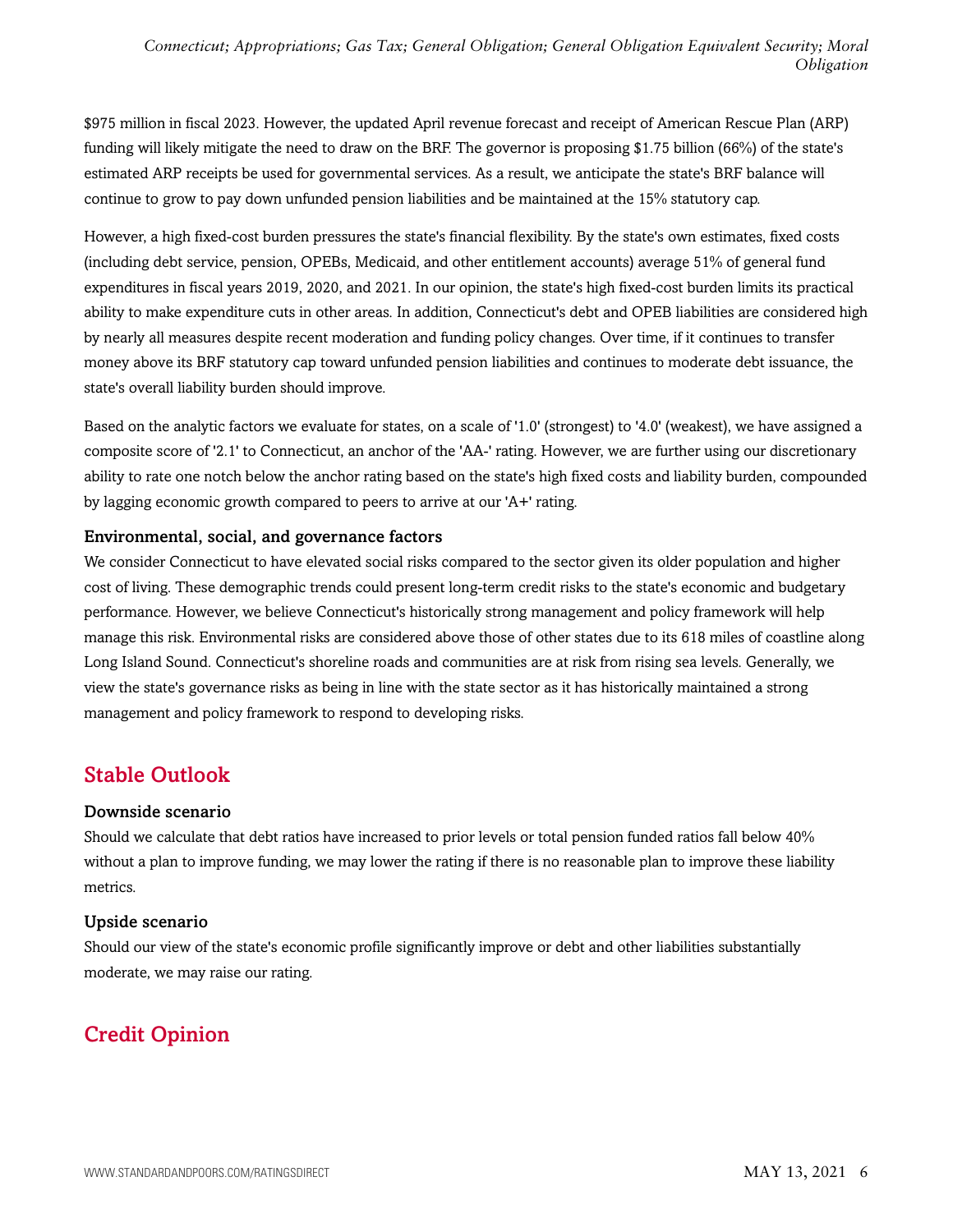## <span id="page-6-0"></span>Connecticut's Economic Growth May Get A Boost, But Demographic Challenges Persist

The state's economic growth decelerated in the second half of the past decade, trailing that of the nation before the pandemic and lagged nearly all other states in employment recovery following the Great Recession. The lagging indicators were in part due to a significant disruption to the state's above-average employment concentration in the financial services sector and consolidation of the industry at the national level.

In the short term, Connecticut is likely to benefit with economic growth in line with that of the nation, according to IHS Markit, and the strong employment recovery in the second half of the year. However, persistent demographic challenges will weigh on future economic growth. Population growth over the past 10-years (2010-2020) has been virtually flat, compared with a compounded annual growth rate of 0.7% for the nation. The state also has a rapidly aging population, consistent with the rest of New England, that will likely contribute to slower economic growth (see "Increasing Generational Dependency Poses Long-Term Social Risks to U.S. States' Fiscal And Economic Stability," Feb. 24, 2020). Nonetheless, its wealth and income indicators remain among the highest in the nation with per capita personal income at about \$79,700, or 134% of the nation; and state GDP per capita of about \$63,500, or 124% of the nation.

There is some evidence of the state benefiting from in-migration during the pandemic. Home sales and prices have increased in southern Connecticut, which lies within the New York City metropolitan area. Whether this represents a long-term gain for the state or a short-term response to the pandemic remains unknown. If the state can retain these new residents, it bodes well for future economic stability and growth. Within the state, education and health services (20.8% of employment) is the largest employment segment and significantly higher than the national average (16.4%) and one of the highest concentrations of financial services employment in the country (7.7% state; 6.0% national). While the state's financial industry was hit hard by the last recession, its jobs are generally high-paying and thus are an important support for income and spending. Following the COVID-19-induced recession, financial sector employment has been less affected than other sectors and of benefit to the state's economy.

<span id="page-6-1"></span>On a scale from '1.0' (strongest) to '4.0' (weakest), S&P Global Ratings assigned a '2.2' to Connecticut's economy.

## Strong Budgetary Performance Through the Pandemic Positions The State Well

Following the Great Recession, the state maintained generally low reserve balances. However, in fiscal 2018, a newly enacted statutory provision required revenues above a certain threshold to be transferred to the state's BRF. The fund is capped at 15% of net general fund appropriations, with funds in excess of that amount first used as an additional contribution to the State Employee Retirement Fund (SERF) or to the Teachers' Retirement System (TRS) at the discretion of the state treasurer. For the first time, in fiscal 2020, the rainy day fund transfer caused the balance to exceed the statutory cap, and the state transferred \$61.6 million to SERF. However, a high fixed-cost burden pressures the state's financial flexibility. By its own estimates, fixed costs (including debt service, pension, OPEBs, Medicaid, and other entitlement accounts) average 51% of general fund expenditures in fiscal years 2019, 2020, and 2021.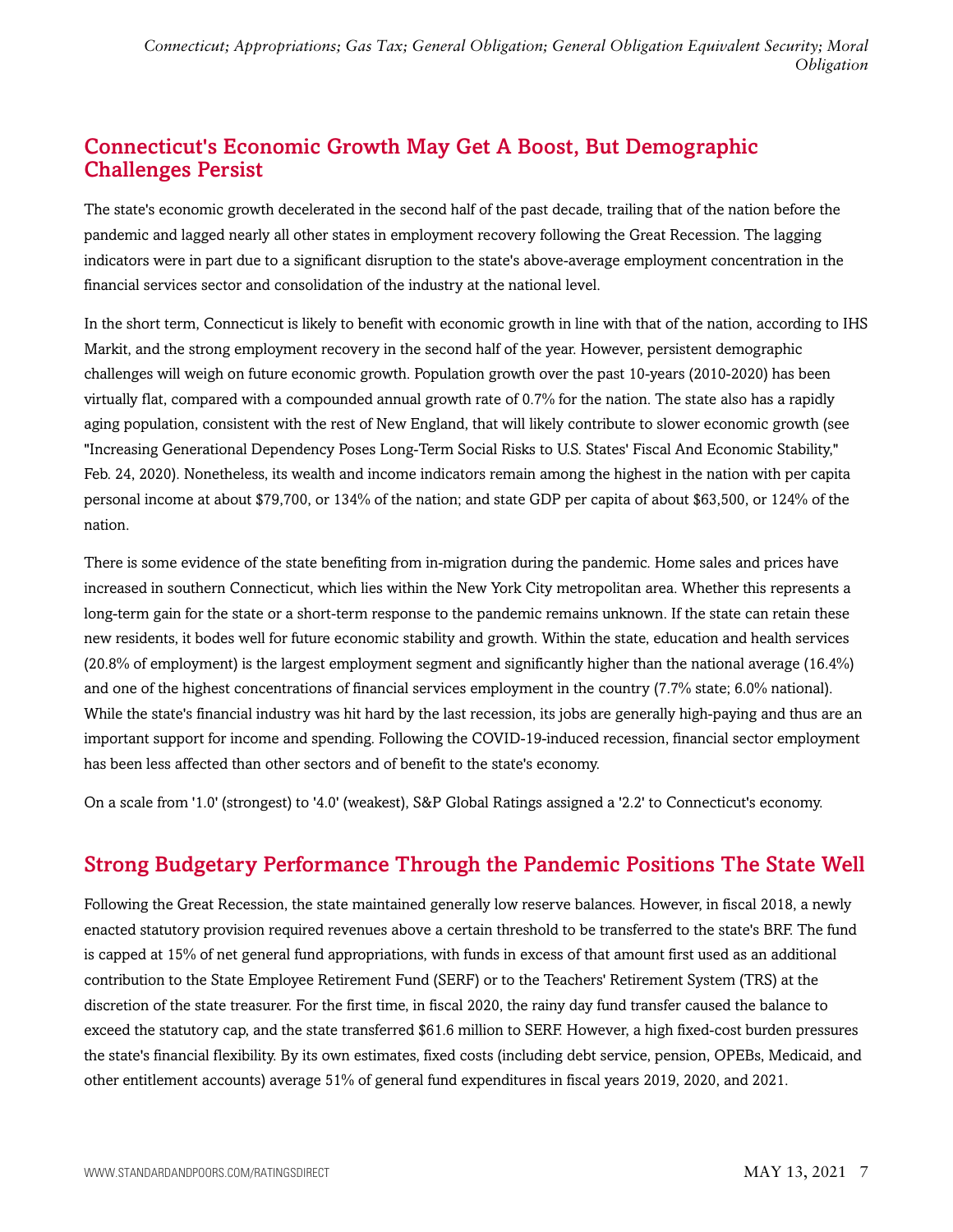### Fiscal 2020 audited results

The general fund BRF ended the year with a balance of \$3.0 billion (compared to the prior year's balance of \$2.5 billion) and reached the statutory cap of 15% of net general fund appropriations. The primary reason for the increase as in the prior fiscal year reflected the revenue volatility cap transfer.

On a GAAP basis, the state ended the year with a surplus. However, general fund revenues were 3.4% (\$714.6 million) lower than fiscal year 2019 revenues, primarily due to taxes. Strong budgetary management and federal support contributed to strong results despite numerous challenges. General fund expenditures only increased 2% over the prior year and federal Medicaid reimbursements were received instead of being delayed until fiscal 2021, which improved the revenues by approximately \$379 million.

### Fiscal 2021 projections

As the fiscal year ends (June 30), the state looks to exhibit strong financial results: a year-end surplus of \$249.8 million and a net deposit to the BRF of \$954.9 million (including the volatility cap). It will again exceed its 15% BRF statutory maximum and transfer approximately \$890 million toward its long-term liabilities based on the governor's recommended fiscal 2022 appropriations. Across all major revenue sources, the state is showing positive variances.

### Fiscal year 2022 and 2023 proposed biennium budget

The governor's proposed budget called for the use of BRF revenue of \$775 million in fiscal 2022 and \$975 million in fiscal 2023. However, the updated April revenue forecast and receipt of ARP funding will likely mitigate the need to draw on the BRF. The governor is proposing \$1.75 billion (66%) of the state's estimated ARP receipts to be used for governmental services. As a result, we anticipate the state's BRF balance will continue to grow to pay down unfunded pension liabilities and be maintained at the 15% statutory cap.

On a scale from '1.0' (strongest) to '4.0' (weakest), S&P Global Ratings assigned a score of '1.3' to Connecticut's budgetary performance.

## <span id="page-7-0"></span>High Debt And OPEB Liabilities Weigh On Future Credit Quality

By nearly all measures, Connecticut's debt is considered high. At June 30, 2020, total tax-supported debt outstanding totaled \$25.2 billion (including GO, transportation, and capital lease debt). This equates to a very high \$7,000 per capita, 9% of personal income, and 9% of gross state product. We also calculate debt service at 15% of government spending but offset by rapid amortization.

Prior to the current administration, outstanding debt increased at an average rate of 7.3% (2014 to 2017), 3.5x the average preceding five-year period. As a result of this significant amount of debt issuance, we calculated debt ratios in our state scoring criteria at more than one-third above the level necessary to score a '4', which triggered a one-notch rating override under our state scoring criteria. In recent years, debt has moderated and ratios have fallen below these levels, no longer indicative of this rating override. However, the state's long-term liability profile continues to weigh on the rating.

Connecticut continues to adequately fund its pension liabilities and has adopted more conservative assumptions, although we view unfunded pension and OPEB liabilities as a significant credit pressure. When determining the state's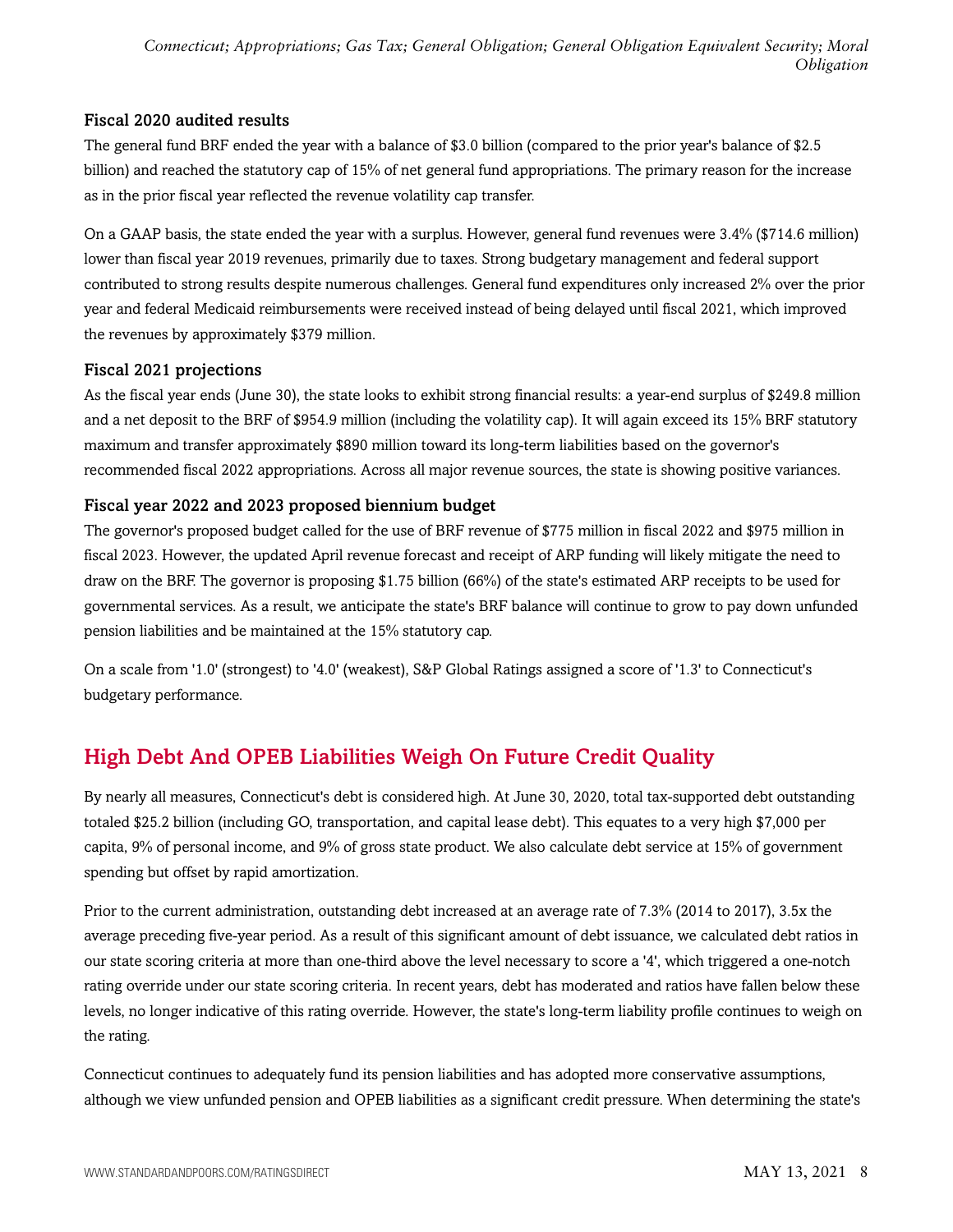liabilities, we view in aggregate its proportionate share of liabilities in its three defined-benefit pension systems and its retiree health care plan as a part of the State Employee OPEB Plan (SEOPEBP). Through an appropriation of the general fund, the state pays for one-third of plan costs to the Retired Teacher Healthcare plan (RTHP).

- We view the state's pension funding discipline as adequate as it annually contributes an amount in its major pension plans to cover static funding, but not enough to meet our minimum funding progress metric. We also consider the state's net pension liability (NPL) high compared to peers and extremely underfunded.
- The state's OPEB liability is a source of credit pressure as the liability is high compared to peers, but recent actions to reduce the liability and pre-funding of an OPEB trust have resulted in a relatively stabilized unfunded liability.

#### Pension and OPEB liabilities

As of June 30, 2020, the state's overall average pension funded ratio across all plans was approximately only 43%. The three-year average pension funded ratio was also 45%. The total unfunded liability of all plans is about \$11,800 per capita, or a very high 15% of state personal income.

Plans representing a significant portion of the state's unfunded pension liability as of June 30, 2020, include:

- SERS: 37% funded with the state's applicable NPL \$22.8 billion (measured June 30, 2019); and
- TRS: 49% funded with the state's applicable NPL of \$18.8 billion (measured June 30, 2020).

We believe, on the whole, management factors and actuarial inputs do not significantly encumber or improve our view of the state's overall pension funding discipline. However, changes in recent years to lower the assumed rate of return, use a closed layered amortization method, and transition to a level-dollar funding plan should improve plan liquidity over the long term and stabilize future costs.

As of fiscal year-end reporting, SERS used a 6.9% assumed rate of return, a closed level-percent of payroll amortization method phasing to level dollar, and a weighted amortization period of 26.8 years. For TRS, the state adopted a 6.9% discount rate and reset the amortization period to a closed 30-year period with future amortizations using a layered 25-year period, and amortized at a level-percent of pay and will gradually move to a level-dollar method beginning with the June 30, 2024 valuation. In our opinion, reduction of the assumed rate of return and using a level-dollar amortization method should improve funding if funding discipline is maintained. We view the changes in assumptions favorably, but recognize the reset in the amortization period to a longer duration was necessary to offset increasing costs. While the changes in assumptions more closely align with our guidance for evaluation pension risk, the state's large unfunded liability presents a continuing credit pressure.

As of June 30, 2019, the state's applicable net OPEB liability for SEOPEBP was \$20.7 billion, or about \$5,800 per capita and approximately 7% of personal income, which is above medians. Recent actions to reduce the liability and pre-funding of an OPEB trust have resulted in a relatively stabilized unfunded liability. The plan was 5.5% pre-funded as the state has shown a commitment to increasing contributions above pay-as-you-go levels.

The unfunded state employee OPEB liability had been a larger \$26.6 billion at June 30, 2008. The lower liability reflects a change in the discount rate due to the creation of a trust fund, lower liabilities resulting from changes in plan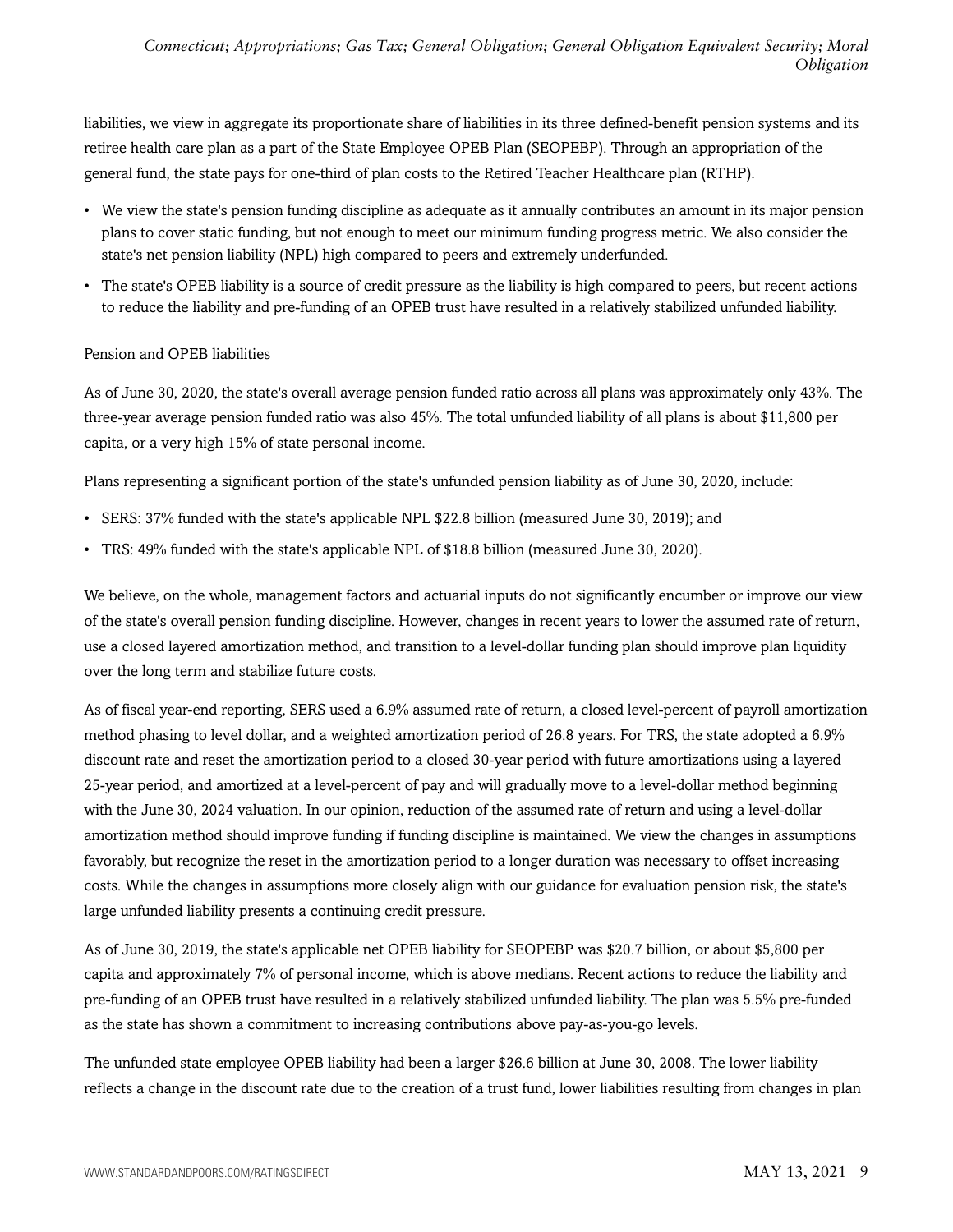design negotiated with the State Employee Bargaining Agent Coalition, and various health care cost-containment initiatives. Before the state reformed its OPEB system, OPEB costs had been forecast to rise sharply, reaching approximately \$45 billion by fiscal 2017.

Benefits provided by SEOPEBP to members of the plan include health care and life insurance benefits to eligible retirees and their spouses not part of TRS or the Municipal Employees' Retirement System. Plan benefits required contributions of plan participants and the state, and other plan provisions are described in statute.

Connecticut is also statutorily required to fund one-third of teacher pension OPEB costs, plus the shortfall left after employer and employee contributions. The teachers' net OPEB liability was \$2.7 billion as of June 30, 2019, and only 2% funded.

For additional information on states' funding progress for pension and OPEB liabilities, see our report "Sudden-Stop Recession Pressures U.S. States' Funding For Pension And Other Retirement Liabilities," Aug. 3, 2020.

On a scale from '1.0' (strongest) to '4.0' (weakest), S&P Global Ratings assigned a score of '3.5' to Connecticut's debt and long-term liabilities.

## <span id="page-9-0"></span>Government Framework Proves Resilient During Recession

The government framework--including fiscal policy and intergovernmental funding within which each state taxes, spends, and issues debt--influences Connecticut's ability to manage through economic cycles.

A key feature of Connecticut's governmental framework is a balanced budget requirement. The state constitution provides that the amount of general budget expenditures authorized in any fiscal year must not exceed the estimated amount of revenue for that fiscal year. In developing its budget, Connecticut operates under a constitutional expenditure cap that limits spending growth to the greater of personal income growth or the inflation rate, unless the governor declares a state of emergency or three-fifths of each house of the legislature votes to exceed the limit due to extraordinary circumstances. The expenditure cap excludes debt service, payments from federal grants, and matching payments, while certain pension costs are phased in under the cap in stages beginning in 2023. There is no statutory or constitutional prohibition against borrowing for operating purposes, and the state has done so in the past. Connecticut is authorized to issue GO debt, special tax obligation debt, and special obligation and revenue debt. Debt outstanding, authorized and payable from the general fund, is limited by statute to 1.6x total general fund tax receipts. Cancellation of debt authorization must be considered by state statute when Connecticut's debt approaches 90% of the state debt limit.

There are no constitutional or statutory provisions providing for, or precluding, a priority of payment for GO debt service over other claims of the state. Funds for debt service are considered to be appropriated and, as part of the contract between bondholders and Connecticut, the state must appropriate all amounts necessary for the punctual payment of principal and interest.

Connecticut, which is not a voter-initiative state, has the autonomy to raise taxes and has adjusted its tax structure over time. Although it has legal flexibility to adjust funding to local governments, we believe it might be politically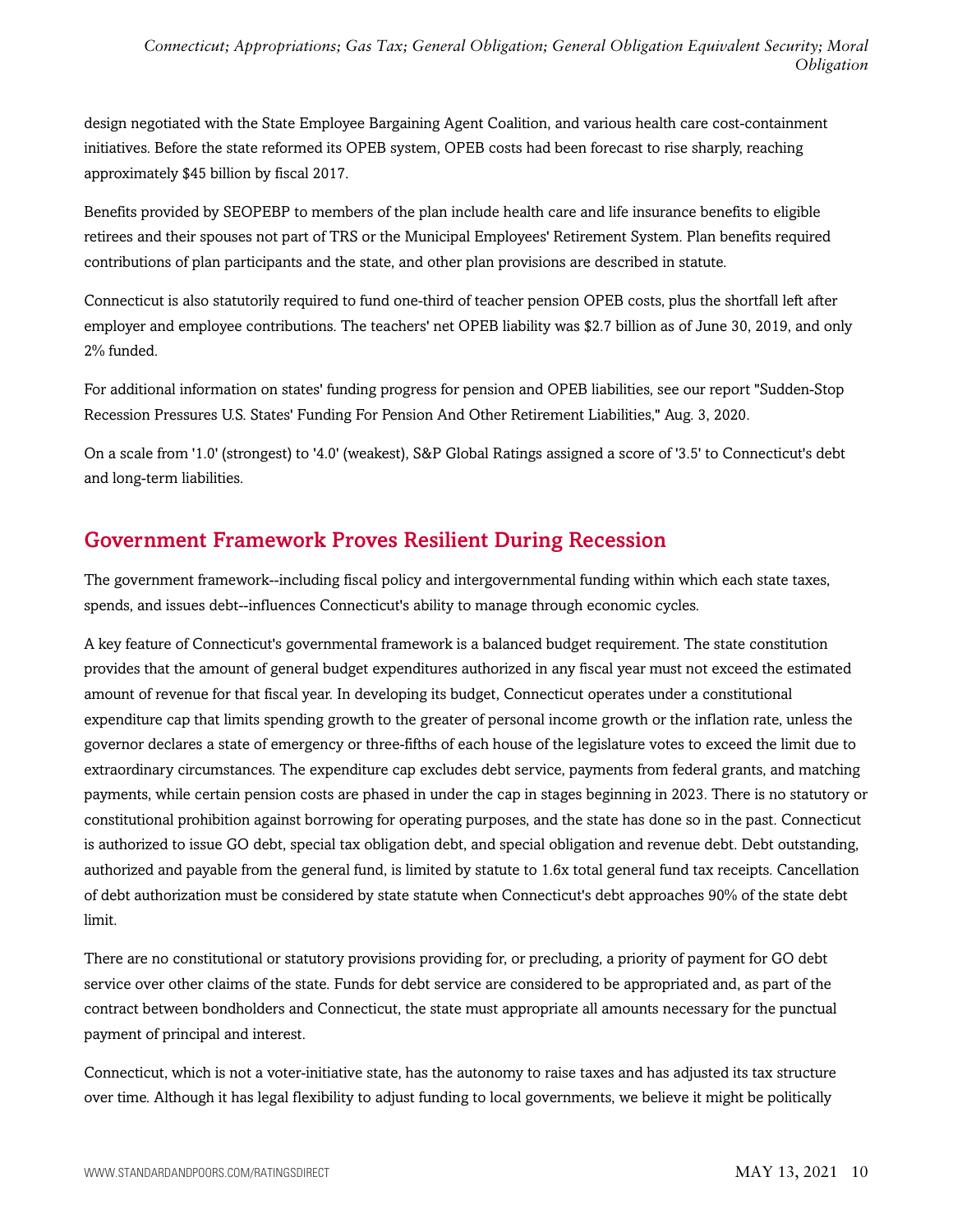difficult to make large municipal aid cuts. The state has previously avoided sharp midyear reductions in these areas in recent years.

Connecticut is required to put certain current statutory spending limitations into bond covenants for GO bonds sold after May 15, 2018. The covenants are in place until July 1, 2023, as an essentially unbreakable contractual obligation. These provisions include budgeting for only 99.5% of forecast revenues in fiscal 2020 and declining in 0.25% increments until it reaches 98% in fiscal 2026 and thereafter, transferring a new business pass-through tax, and certain annual income tax revenue above \$3.15 billion (adjusted annually for inflation), to the budget reserve, and various bonding caps, unless the governor and three-fifths of the legislature declare a financial emergency.

New statutory law also limits use of the budget reserve to instances when revenues are forecast to decline 1% or more, or if the budget reserve equals 5% or more of current-year appropriations of the amount in excess of the 5% for the payment of unfunded past service liability of the employees' and teachers' pension systems, which are in excess of regular contributions.

On a scale from '1.0' (strongest) to '4.0' (weakest), S&P Global Ratings assigned a '1.9' score to Connecticut's governmental framework.

## <span id="page-10-0"></span>Strong Financial Policies And Budgetary Management Support Credit Stability

We consider Connecticut's management practices strong under our Financial Management Assessment (FMA) methodology. An FMA of strong indicates that, in our opinion, practices are robust, well embedded, and likely sustainable.

Beginning Oct. 15, 2009, the Office of Policy and Management (OPM) and the legislature's Office of Fiscal Analysis have been required by statute to issue consensus revenue estimates each year. An update to the estimate is required by Nov. 10, Jan. 15, and April 30 of each year, and must cover a five-year period. In addition to its internal resources, Connecticut bases its revenue estimates for budget forecasting on a number of outside data sources and economic forecasting firms. The state's long-term financial planning includes a three-year forecast for the legislature in addition to the biennial budget. The financial plan is updated annually and submitted to the legislature by Nov. 15.

The state produces a five-year capital improvement plan as part of the November update. State statutes require monthly revenue and expenditure forecasts measured against the budget. The OPM and the Office of the Comptroller generate monthly reports projecting year-end surpluses or deficits.

State statutes also prescribe investment of state funds. Dedicated staff monitors investments and generates monthly reports. Connecticut also holds at least quarterly meetings with the investment advisory commission. The state has debt management policies that guide amortization and issuance.

State statute authorizes a BRF at a maximum of 15% of general fund appropriations. It prescribes that all unappropriated general fund surpluses must be transferred into the state's BRF, and that the fund can only be drawn on to fund operating deficits. Before 2018, and the imposition of bond covenants mandating revenues above its volatility cap to go into the reserve, the state typically held low reserves in recent years despite the economic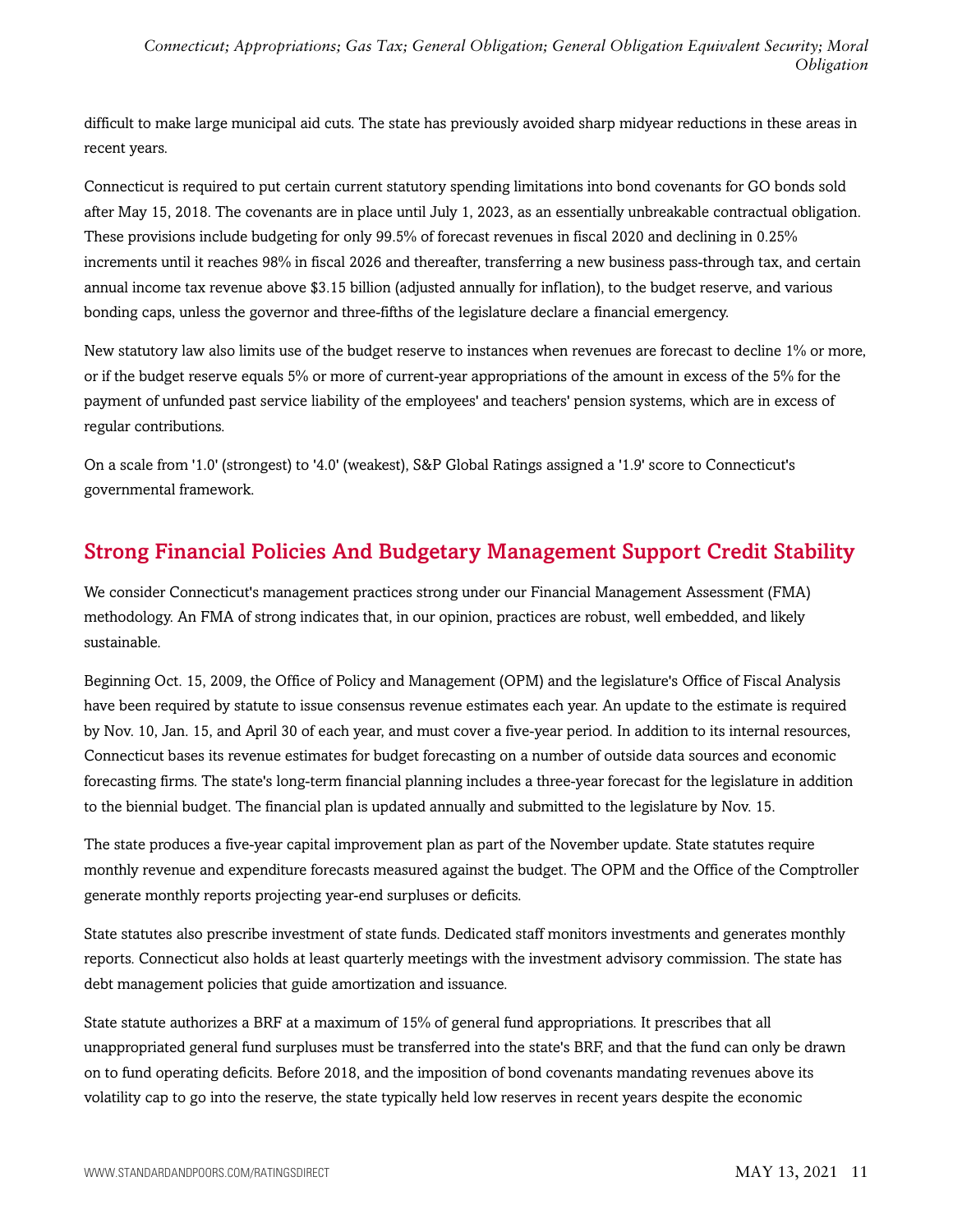#### recovery.

Connecticut maintains a formal schedule for updating revenues and expenditures on a monthly basis, and this is done by both OPM and the comptroller. If the comptroller reports a projected general fund deficit of greater than 1%, the governor is required to file a deficit mitigation plan. Although the governor might reduce appropriations, this is limited to 5% of total appropriations and 3% of any fund, with any additional reductions requiring legislative approval. Legislative deliberation relating to interim budget adjustments has contributed to a delay in addressing budget gaps at times. The state is allowed to end the year in a deficit position, which has periodically been addressed with deficit bonds. However, statutory provisions provide that any new budget deficit after fiscal 2013 must be funded in the budget of the year following the next fiscal year (when the magnitude of the previous budget deficit has become fully known). Gap-closing solutions in previous bienniums have relied on significant nonrecurring measures and structural solutions.

On a scale from '1.0' (strongest) to '4.0' (weakest), S&P Global Ratings assigned a score of '1.5' to Connecticut's financial management.

## <span id="page-11-0"></span>Related Research

• Through The ESG Lens 2.0: A Deeper Dive Into U.S. Public Finance Credit Factors, April 28, 2020

| Ratings Detail (As Of May 13, 2021) |                  |          |  |
|-------------------------------------|------------------|----------|--|
| Connecticut spl tax (BAM) (SEC MKT) |                  |          |  |
| <b>Unenhanced Rating</b>            | AA-(SPUR)/Stable | Upgraded |  |
| <b>Connecticut APPROP</b>           |                  |          |  |
| Long Term Rating                    | A/Stable         | Upgraded |  |
| <b>Connecticut GASTAX</b>           |                  |          |  |
| Long Term Rating                    | AA-/Stable       | Upgraded |  |
| <b>Connecticut GASTAX</b>           |                  |          |  |
| Long Term Rating                    | AA-/Stable       | Upgraded |  |
| Connecticut GO                      |                  |          |  |
| Long Term Rating                    | $A+$ /Stable     | Upgraded |  |
| Connecticut GO                      |                  |          |  |
| Long Term Rating                    | A+/Stable        | Upgraded |  |
| Connecticut GO                      |                  |          |  |
| Long Term Rating                    | $A+$ /Stable     | Upgraded |  |
| Connecticut GO                      |                  |          |  |
| Long Term Rating                    | $A+$ /Stable     | Upgraded |  |
| Connecticut GO                      |                  |          |  |
| Long Term Rating                    | A+/Stable        | Upgraded |  |
| Connecticut GO                      |                  |          |  |
| Long Term Rating                    | A+/Stable        | Upgraded |  |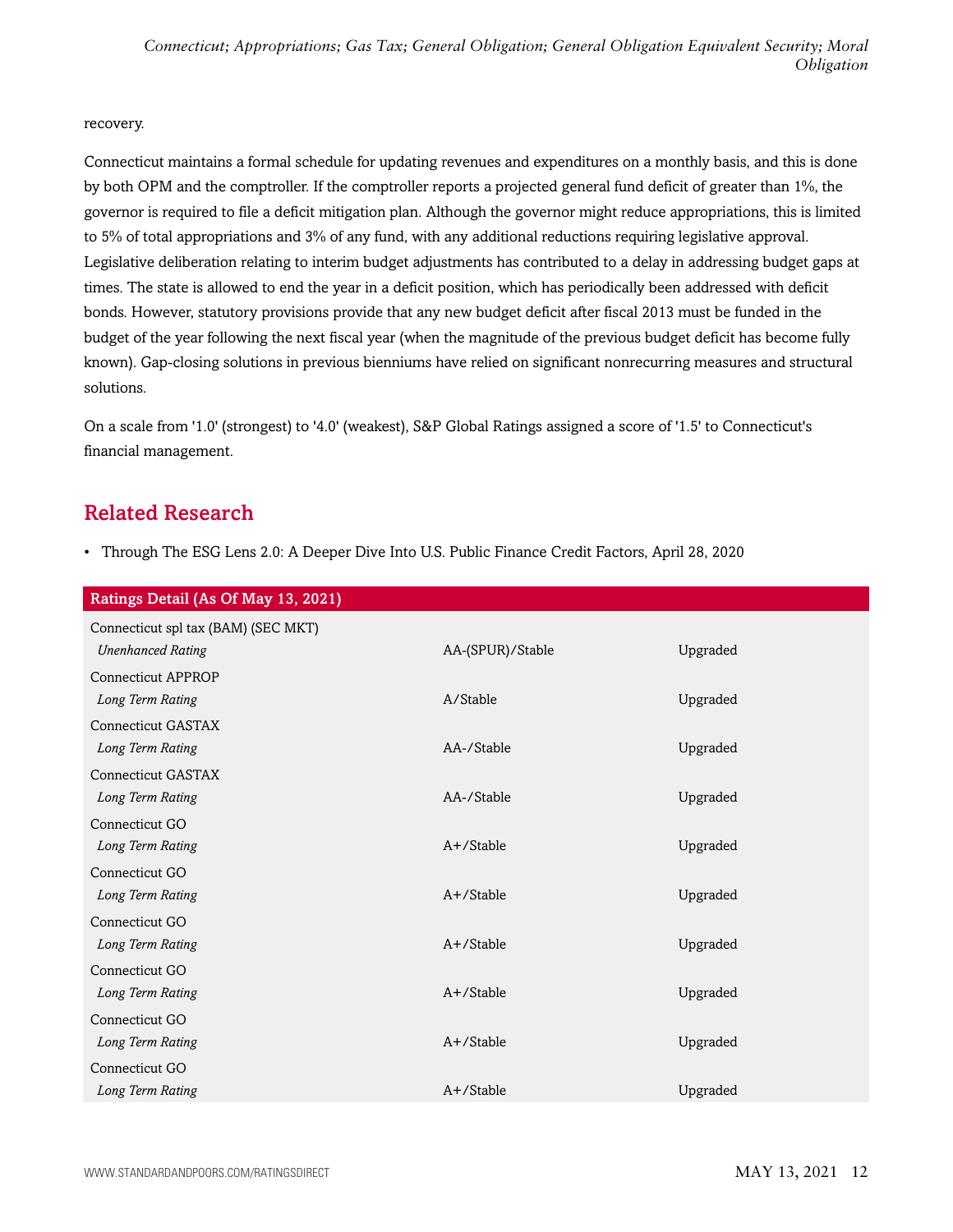| Ratings Detail (As Of May 13, 2021) (cont.)                       |                  |          |  |
|-------------------------------------------------------------------|------------------|----------|--|
| Connecticut GO                                                    |                  |          |  |
| Long Term Rating                                                  | A+/Stable        | Upgraded |  |
| Connecticut GO                                                    |                  |          |  |
| Long Term Rating                                                  | A+/Stable        | Upgraded |  |
| Connecticut GO                                                    |                  |          |  |
| Long Term Rating                                                  | $A+/A-1/S$ table | Upgraded |  |
| Connecticut GO                                                    |                  |          |  |
| Long Term Rating                                                  | A+/Stable        | Upgraded |  |
| <b>Unenhanced Rating</b>                                          | NR(SPUR)         |          |  |
| Connecticut GO                                                    |                  |          |  |
| <b>Unenhanced Rating</b>                                          | A+(SPUR)/Stable  | Upgraded |  |
| Connecticut GO bnds ser 2019 A dtd 04/11/2019 due 04/15/2020-2039 |                  |          |  |
| <b>Unenhanced Rating</b>                                          | A+(SPUR)/Stable  | Upgraded |  |
| Connecticut GO bnds ser 2019 A dtd 04/11/2019 due 04/15/2020-2039 |                  |          |  |
| <b>Unenhanced Rating</b>                                          | A+(SPUR)/Stable  | Upgraded |  |
| Connecticut GO (AGM)                                              |                  |          |  |
| <b>Unenhanced Rating</b>                                          | A+(SPUR)/Stable  | Upgraded |  |
| Connecticut GO (AGM)                                              |                  |          |  |
| <b>Unenhanced Rating</b>                                          | A+(SPUR)/Stable  | Upgraded |  |
| Connecticut GO (AGM)                                              |                  |          |  |
| <b>Unenhanced Rating</b>                                          | A+(SPUR)/Stable  | Upgraded |  |
| Connecticut GO (AGM)                                              |                  |          |  |
| <b>Unenhanced Rating</b>                                          | A+(SPUR)/Stable  | Upgraded |  |
| Connecticut GO (AGM)                                              |                  |          |  |
| <b>Unenhanced Rating</b>                                          | A+(SPUR)/Stable  | Upgraded |  |
| Connecticut GO (AGM)                                              |                  |          |  |
| <b>Unenhanced Rating</b>                                          | A+(SPUR)/Stable  | Upgraded |  |
| Connecticut GO (AGM)                                              |                  |          |  |
| <b>Unenhanced Rating</b>                                          | A+(SPUR)/Stable  | Upgraded |  |
| Connecticut GO (AGM)                                              |                  |          |  |
| <b>Unenhanced Rating</b>                                          | A+(SPUR)/Stable  | Upgraded |  |
| Connecticut GO (AGM) (SECMKT)                                     |                  |          |  |
| <b>Unenhanced Rating</b>                                          | A+(SPUR)/Stable  | Upgraded |  |
| Connecticut GO (AGM) (SECMKT)                                     |                  |          |  |
| <b>Unenhanced Rating</b>                                          | A+(SPUR)/Stable  | Upgraded |  |
|                                                                   |                  |          |  |
| Connecticut GO (AGM) (SECMKT)<br><b>Unenhanced Rating</b>         | A+(SPUR)/Stable  | Upgraded |  |
|                                                                   |                  |          |  |
| Connecticut GO (AGM) (SECMKT)                                     |                  |          |  |
| <b>Unenhanced Rating</b>                                          | A+(SPUR)/Stable  | Upgraded |  |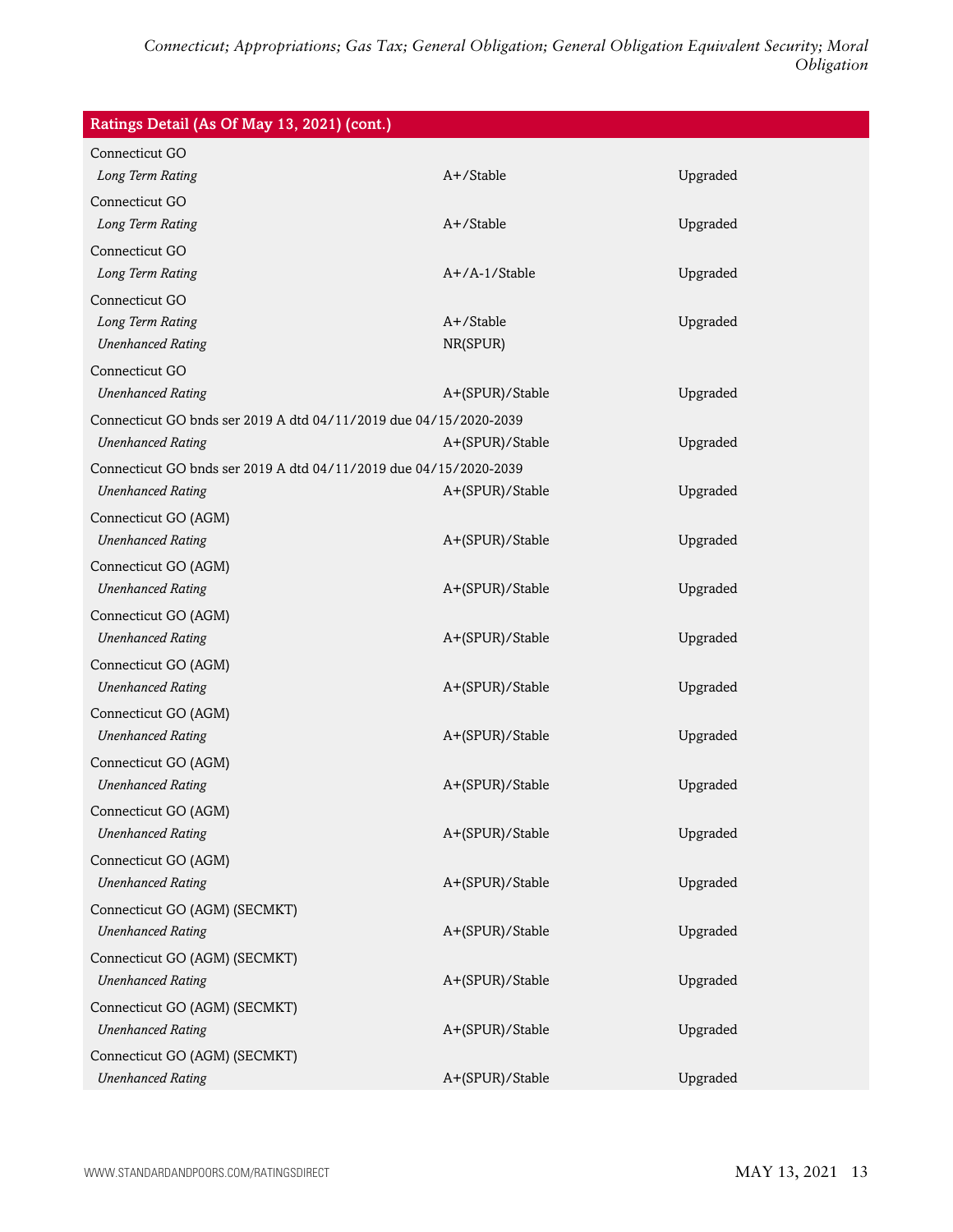| Ratings Detail (As Of May 13, 2021) (cont.)                |                 |          |
|------------------------------------------------------------|-----------------|----------|
| Connecticut GO (AGM) (SEC MKT)                             |                 |          |
| <b>Unenhanced Rating</b>                                   | A+(SPUR)/Stable | Upgraded |
| Connecticut GO (AGM) (SEC MKT)<br><b>Unenhanced Rating</b> | A+(SPUR)/Stable | Upgraded |
|                                                            |                 |          |
| Connecticut GO (AGM) (SEC MKT)<br><b>Unenhanced Rating</b> | A+(SPUR)/Stable | Upgraded |
| Connecticut GO (AGM) (SEC MKT)                             |                 |          |
| <b>Unenhanced Rating</b>                                   | A+(SPUR)/Stable | Upgraded |
| Connecticut GO (AGM) (SEC MKT)                             |                 |          |
| <b>Unenhanced Rating</b>                                   | A+(SPUR)/Stable | Upgraded |
| Connecticut GO (BAM)                                       |                 |          |
| <b>Unenhanced Rating</b>                                   | A+(SPUR)/Stable | Upgraded |
| Connecticut GO (BAM)                                       |                 |          |
| <b>Unenhanced Rating</b>                                   | A+(SPUR)/Stable | Upgraded |
| Connecticut GO (BAM)                                       |                 |          |
| <b>Unenhanced Rating</b>                                   | A+(SPUR)/Stable | Upgraded |
| Connecticut GO (BAM)                                       |                 |          |
| <b>Unenhanced Rating</b>                                   | A+(SPUR)/Stable | Upgraded |
| Connecticut GO (BAM)                                       |                 |          |
| <b>Unenhanced Rating</b>                                   | A+(SPUR)/Stable | Upgraded |
| Connecticut GO (BAM) (SECMKT)                              |                 |          |
| <b>Unenhanced Rating</b>                                   | A+(SPUR)/Stable | Upgraded |
| Connecticut GO (BAM) (SECMKT)                              |                 |          |
| <b>Unenhanced Rating</b>                                   | A+(SPUR)/Stable | Upgraded |
| Connecticut GO (BAM) (SECMKT)                              |                 |          |
| <b>Unenhanced Rating</b>                                   | A+(SPUR)/Stable | Upgraded |
| Connecticut GO (BAM) (SECMKT)                              |                 |          |
| <b>Unenhanced Rating</b>                                   | A+(SPUR)/Stable | Upgraded |
| Connecticut GO (BAM) (SECMKT)                              |                 |          |
| <b>Unenhanced Rating</b>                                   | A+(SPUR)/Stable | Upgraded |
| Connecticut GO (BAM) (SECMKT)                              |                 |          |
| <b>Unenhanced Rating</b>                                   | A+(SPUR)/Stable | Upgraded |
| Connecticut GO (BAM) (SECMKT)                              |                 |          |
| <b>Unenhanced Rating</b>                                   | A+(SPUR)/Stable | Upgraded |
| Connecticut GO (BAM) (SECMKT)                              |                 |          |
| <b>Unenhanced Rating</b>                                   | A+(SPUR)/Stable | Upgraded |
| Connecticut GO (BAM) (SECMKT)                              |                 |          |
| <b>Unenhanced Rating</b>                                   | A+(SPUR)/Stable | Upgraded |
| Connecticut GO (BAM) (SECMKT)                              |                 |          |
| <b>Unenhanced Rating</b>                                   | A+(SPUR)/Stable | Upgraded |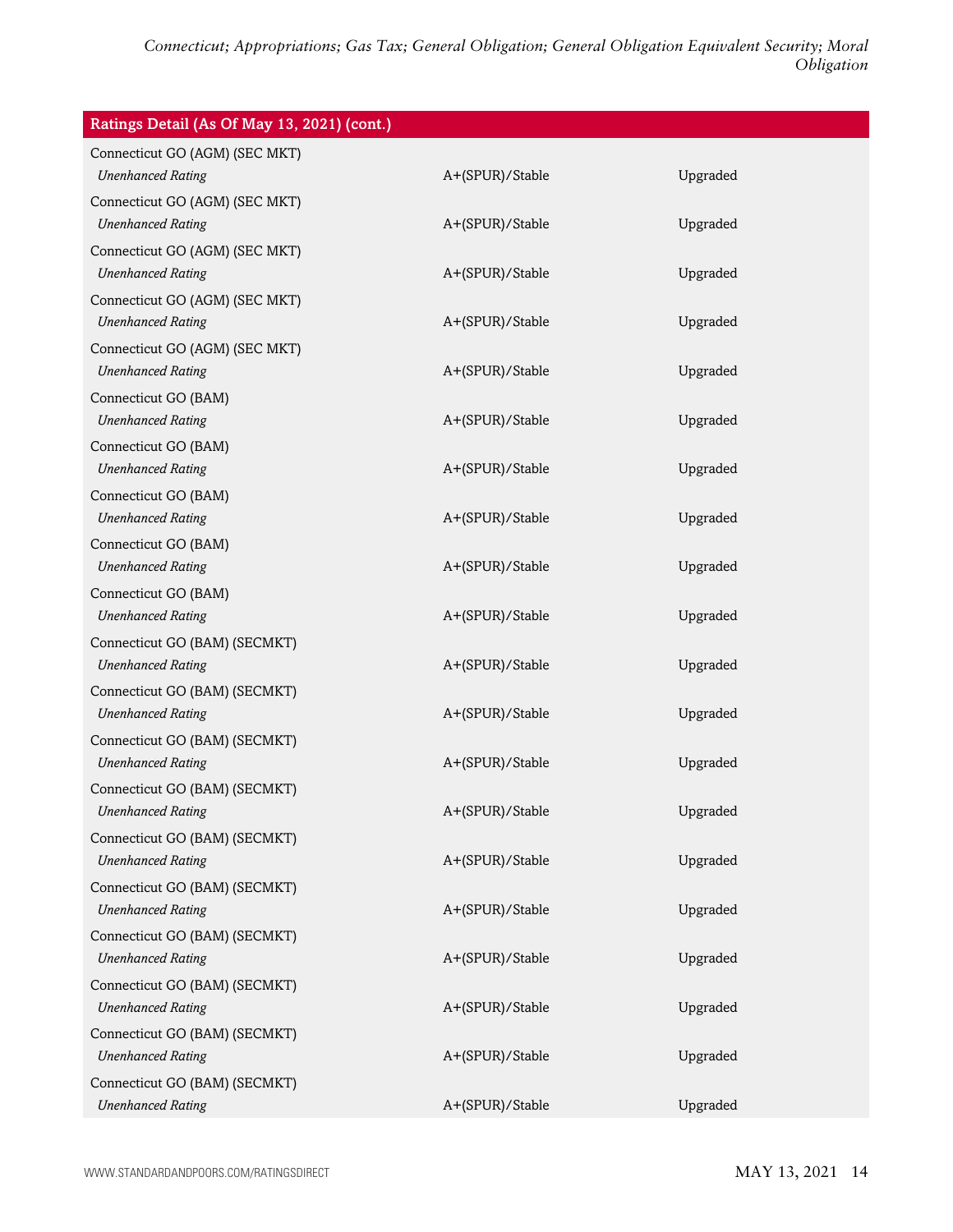| Ratings Detail (As Of May 13, 2021) (cont.)                                                   |                 |          |
|-----------------------------------------------------------------------------------------------|-----------------|----------|
| Connecticut GO (BAM) (SECMKT)<br><b>Unenhanced Rating</b>                                     | A+(SPUR)/Stable | Upgraded |
| Connecticut GO (BAM) (SECMKT)<br><b>Unenhanced Rating</b>                                     | A+(SPUR)/Stable | Upgraded |
| Connecticut GO (BAM) (SECMKT)<br><b>Unenhanced Rating</b>                                     | A+(SPUR)/Stable | Upgraded |
| Connecticut GO (BAM) (SECMKT)<br><b>Unenhanced Rating</b>                                     | A+(SPUR)/Stable | Upgraded |
| Connecticut GO (BAM) (SECMKT)<br><b>Unenhanced Rating</b>                                     | A+(SPUR)/Stable | Upgraded |
| Connecticut GO (BAM) (SECMKT)<br><b>Unenhanced Rating</b>                                     | A+(SPUR)/Stable | Upgraded |
| Connecticut GO (BAM) (SECMKT)<br><b>Unenhanced Rating</b>                                     | A+(SPUR)/Stable | Upgraded |
| Connecticut GO (BAM) (SECMKT)<br><b>Unenhanced Rating</b>                                     | A+(SPUR)/Stable | Upgraded |
| Connecticut GO (BAM) (SECMKT)<br><b>Unenhanced Rating</b>                                     | A+(SPUR)/Stable | Upgraded |
| Connecticut GO (BAM) (SECMKT)<br><b>Unenhanced Rating</b>                                     | A+(SPUR)/Stable | Upgraded |
| Connecticut GO (BAM) (SECMKT)<br><b>Unenhanced Rating</b>                                     | A+(SPUR)/Stable | Upgraded |
| Connecticut GO (BAM) (SECMKT)<br><b>Unenhanced Rating</b>                                     | A+(SPUR)/Stable | Upgraded |
| Connecticut GO (BAM) (SEC MKT)<br><b>Unenhanced Rating</b>                                    | A+(SPUR)/Stable | Upgraded |
| Connecticut GO (BAM) (SEC MKT)<br><b>Unenhanced Rating</b>                                    | A+(SPUR)/Stable | Upgraded |
| Connecticut GO (BAM) (SEC MKT)<br><b>Unenhanced Rating</b>                                    | A+(SPUR)/Stable | Upgraded |
| Connecticut GO (FGIC)<br><b>Unenhanced Rating</b>                                             | A+(SPUR)/Stable | Upgraded |
| Connecticut GO (FGIC) (National)<br><b>Unenhanced Rating</b>                                  | A+(SPUR)/Stable | Upgraded |
| Connecticut GO (MBIA) (National)<br><b>Unenhanced Rating</b>                                  | A+(SPUR)/Stable | Upgraded |
| Connecticut GO (MBIA) (National)<br><b>Unenhanced Rating</b>                                  | A+(SPUR)/Stable | Upgraded |
| <b>Capital Region Development Authority, Connecticut</b><br>State of Connecticut, Connecticut |                 |          |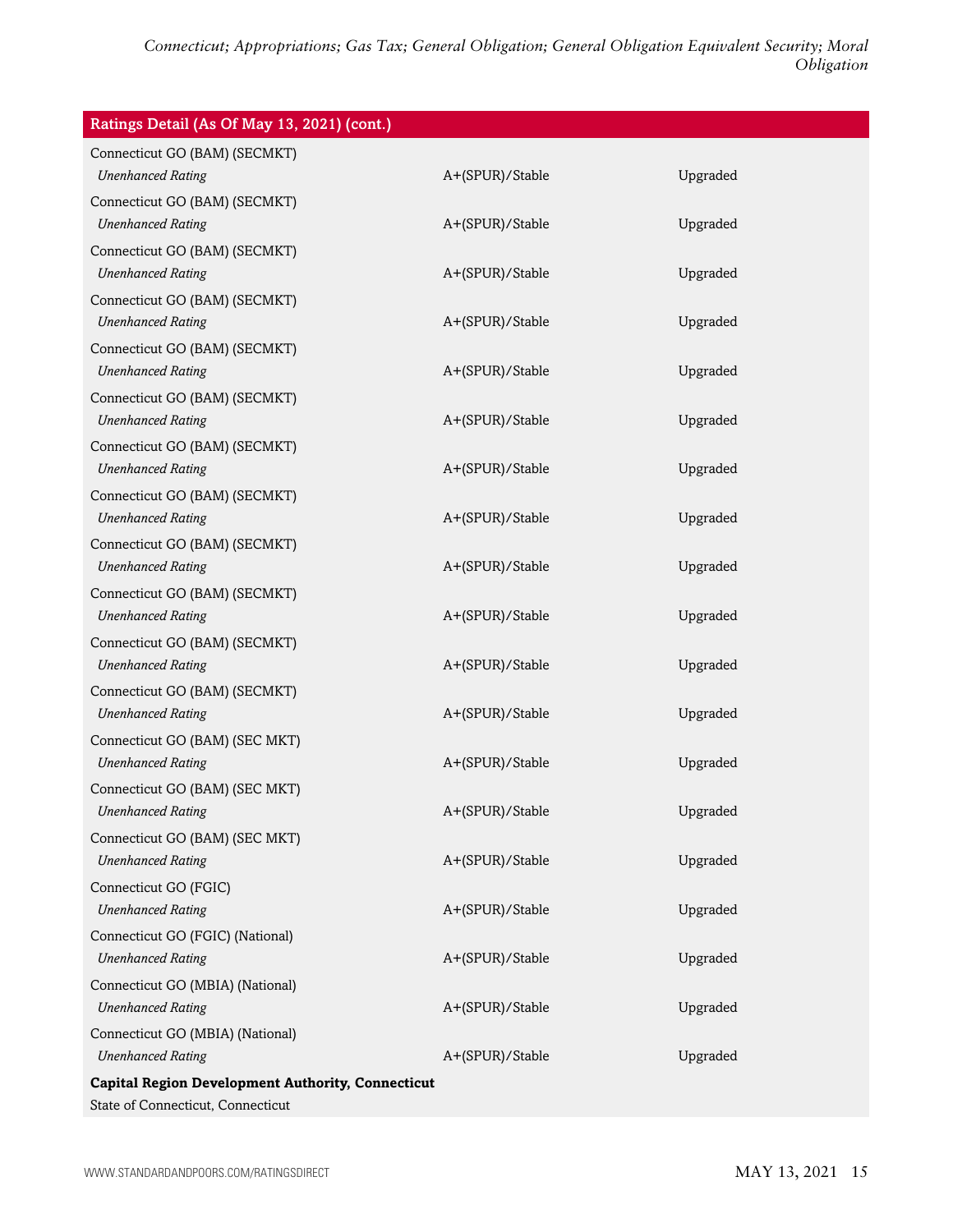| Ratings Detail (As Of May 13, 2021) (cont.)                                                                                               |                   |          |
|-------------------------------------------------------------------------------------------------------------------------------------------|-------------------|----------|
| Capital City Econ Dev Auth (Connecticut) GOEQUIV                                                                                          |                   |          |
| Long Term Rating                                                                                                                          | A+/A-1/Stable     | Upgraded |
| <b>Connecticut Green Bank, Connecticut</b>                                                                                                |                   |          |
| State of Connecticut, Connecticut                                                                                                         |                   |          |
| Connecticut Green Bank solar home renewable energy credit green liberty bnds (Climate Bond Certified) ser 2021 due<br>11/15/2036          |                   |          |
| Long Term Rating                                                                                                                          | A+/Stable         | Upgraded |
| Connecticut Green Bank (Connecticut) (Climate Bond Certified)                                                                             |                   |          |
| Long Term Rating                                                                                                                          | A+/Stable         | Upgraded |
| <b>Connecticut Hlth &amp; Educl Facs Auth, Connecticut</b>                                                                                |                   |          |
| State of Connecticut, Connecticut                                                                                                         |                   |          |
| Connecticut Hlth & Educl Facs Auth (Connecticut) APPROP                                                                                   |                   |          |
| Long Term Rating                                                                                                                          | A/Stable          | Upgraded |
| Connecticut Hlth & Educl Facs Auth (Connecticut) APPROP                                                                                   |                   |          |
| Long Term Rating                                                                                                                          | A/Stable          | Upgraded |
| Connecticut Hlth & Educl Facs Auth (Connecticut) GOEQUIV                                                                                  |                   |          |
| Long Term Rating                                                                                                                          | $A+$ /Stable      | Upgraded |
| Connecticut Hlth & Educl Facs Auth (Connecticut) GOEQUIV                                                                                  |                   |          |
| Long Term Rating                                                                                                                          | $A+$ /Stable      | Upgraded |
| Connecticut Hlth & Educl Facs Auth (Connecticut) GOEQUIV                                                                                  |                   |          |
| Long Term Rating                                                                                                                          | A+/Stable         | Upgraded |
| Connecticut Hlth & Educl Facs Auth (Connecticut) GOEQUIV                                                                                  |                   |          |
| Long Term Rating                                                                                                                          | A+/Stable         | Upgraded |
| Connecticut Hlth & Educl Facs Auth (Connecticut) MORALOB (ASSURED GTY)                                                                    |                   |          |
| <b>Unenhanced Rating</b>                                                                                                                  | BBB+(SPUR)/Stable | Upgraded |
| Connecticut Hlth & Educl Facs Auth (Connecticut) (BAM) (SEC MKT)                                                                          |                   |          |
| <b>Unenhanced Rating</b>                                                                                                                  | A+(SPUR)/Stable   | Upgraded |
| <b>Connecticut Hsg Fin Auth, Connecticut</b>                                                                                              |                   |          |
| State of Connecticut, Connecticut                                                                                                         |                   |          |
| Connecticut Hsg Fin Auth (Connecticut) GOEQUIV                                                                                            |                   |          |
| Long Term Rating                                                                                                                          | A+/Stable         | Upgraded |
| Connecticut Hsg Fin Auth (Connecticut) GOEQUIV                                                                                            |                   |          |
| Long Term Rating                                                                                                                          | A+/Stable         | Upgraded |
| Connecticut Hsg Fin Auth (Connecticut) GOEQUIV                                                                                            |                   |          |
| Long Term Rating                                                                                                                          | A+/Stable         | Upgraded |
| Connecticut Hsg Fin Auth (Connecticut) GOEQUIV                                                                                            |                   |          |
| Long Term Rating                                                                                                                          | A+/Stable         | Upgraded |
| Connecticut Hsg Fin Auth (Connecticut) GOEQUIV                                                                                            |                   |          |
| Long Term Rating                                                                                                                          | A+/Stable         | Upgraded |
| Connecticut Hsg Fin Auth (State of Connecticut) state-supported spl oblig bnds (federally Taxable) (Connecticut) ser 29 due<br>06/15/2030 |                   |          |
| Long Term Rating                                                                                                                          | A+/Stable         | Upgraded |
| Connecticut Hsg Fin Auth (State of Connecticut) state-supported spl oblig bnds (federally Taxable) (Connecticut) ser 30 due<br>06/15/2051 |                   |          |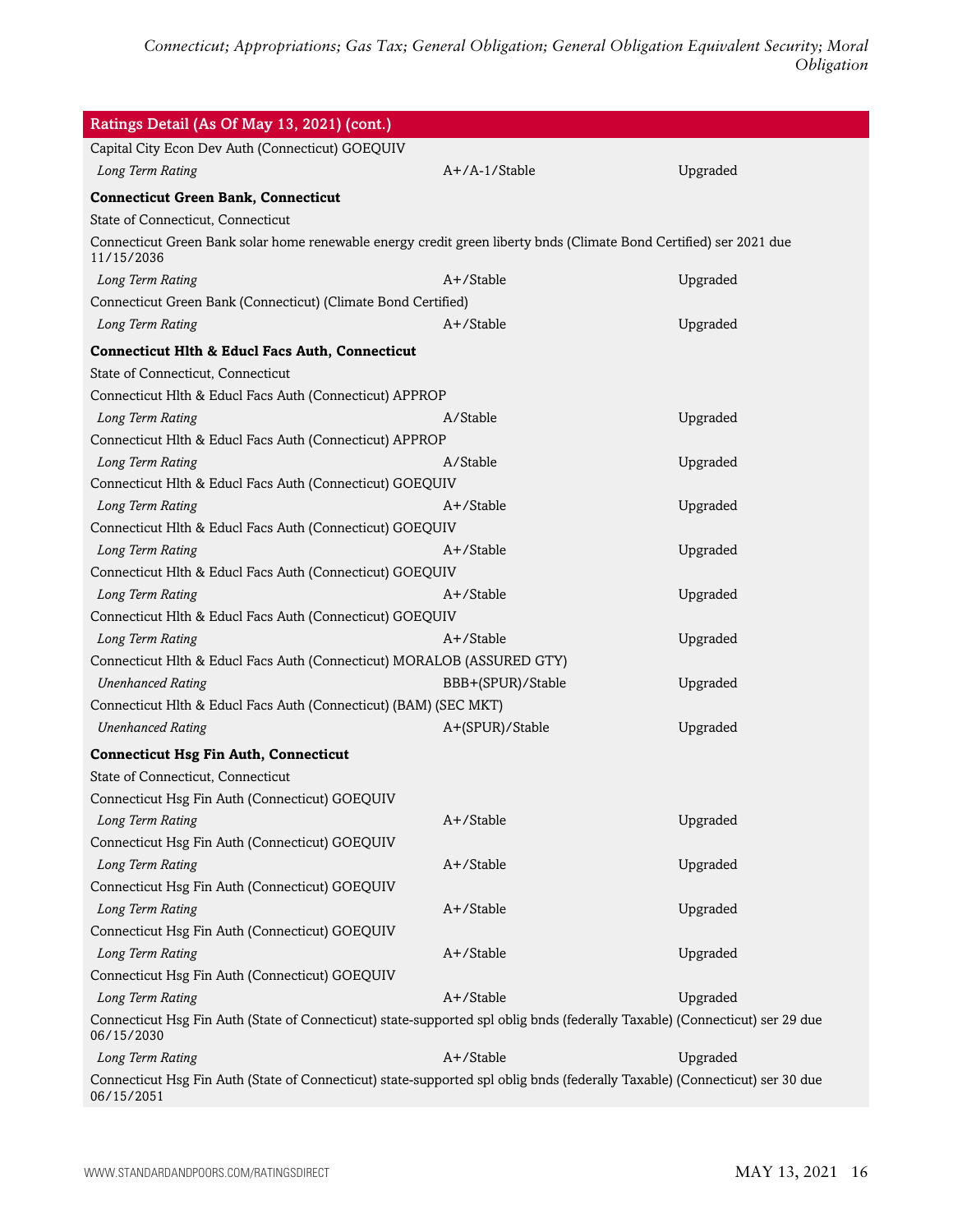| Ratings Detail (As Of May 13, 2021) (cont.)                                                                        |                 |          |
|--------------------------------------------------------------------------------------------------------------------|-----------------|----------|
| Long Term Rating                                                                                                   | A+/Stable       | Upgraded |
| Connecticut Hsg Fin Auth (State of Connecticut) state-supported spl oblig bnds (Connecticut) ser 27 due 06/15/2051 |                 |          |
| Long Term Rating                                                                                                   | $A+$ /Stable    | Upgraded |
| Connecticut Hsg Fin Auth (State of Connecticut) state-supported spl oblig bnds (Connecticut) ser 28 due 06/15/2040 |                 |          |
| Long Term Rating                                                                                                   | A+/Stable       | Upgraded |
| <b>Connecticut Innovations Incorporated, Connecticut</b>                                                           |                 |          |
| State of Connecticut, Connecticut                                                                                  |                 |          |
| Connecticut Dev Auth (Connecticut) GO (MBIA) (National)                                                            |                 |          |
| <b>Unenhanced Rating</b>                                                                                           | A+(SPUR)/Stable | Upgraded |
| Connecticut Innovations Inc (Connecticut) GOEQUIV                                                                  |                 |          |
| Long Term Rating                                                                                                   | $A+$ /Stable    | Upgraded |
| Hartford, Connecticut                                                                                              |                 |          |
| State of Connecticut, Connecticut                                                                                  |                 |          |
| Connecticut GO (ASSURED GTY)                                                                                       |                 |          |
| <b>Unenhanced Rating</b>                                                                                           | A+(SPUR)/Stable | Upgraded |
| <b>Connecticut Hlth &amp; Educl Facs Auth, Connecticut</b>                                                         |                 |          |
| Connecticut St Univ Sys, Connecticut                                                                               |                 |          |
| State of Connecticut, Connecticut                                                                                  |                 |          |
| Connecticut Hlth & Educl Facs Auth (Connecticut) GO                                                                |                 |          |
| Long Term Rating                                                                                                   | $A+$ /Stable    | Upgraded |
| <b>Connecticut Hlth &amp; Educl Facs Auth, Connecticut</b>                                                         |                 |          |
| Connecticut St Univ Sys, Connecticut                                                                               |                 |          |
| State of Connecticut, Connecticut                                                                                  |                 |          |
| Connecticut Hlth & Educl Facs Auth (Connecticut) GO                                                                |                 |          |
| Long Term Rating                                                                                                   | A+/Stable       | Upgraded |
| <b>Connecticut Hlth &amp; Educl Facs Auth, Connecticut</b>                                                         |                 |          |
| Connecticut St Univ Sys, Connecticut                                                                               |                 |          |
| State of Connecticut, Connecticut                                                                                  |                 |          |
| Connecticut Hlth & Educl Facs Auth (Connecticut) GOEQUIV                                                           |                 |          |
| Long Term Rating                                                                                                   | A+/Stable       | Upgraded |
| <b>Connecticut Hlth &amp; Educl Facs Auth, Connecticut</b>                                                         |                 |          |
| Connecticut St Univ Sys, Connecticut                                                                               |                 |          |
| State of Connecticut, Connecticut                                                                                  |                 |          |
| Connecticut Hlth & Educl Facs Auth (Connecticut) GOEQUIV                                                           |                 |          |
| Long Term Rating                                                                                                   | $A+$ /Stable    | Upgraded |
| <b>Connecticut Hlth &amp; Educl Facs Auth, Connecticut</b>                                                         |                 |          |
| Connecticut St Univ Sys, Connecticut                                                                               |                 |          |
| State of Connecticut, Connecticut                                                                                  |                 |          |
| Connecticut Hlth & Educl Facs Auth (Connecticut) GOEQUIV                                                           |                 |          |
| Long Term Rating                                                                                                   | A+/Stable       | Upgraded |
| <b>Connecticut Hlth &amp; Educl Facs Auth, Connecticut</b>                                                         |                 |          |
| Connecticut St Univ Sys, Connecticut                                                                               |                 |          |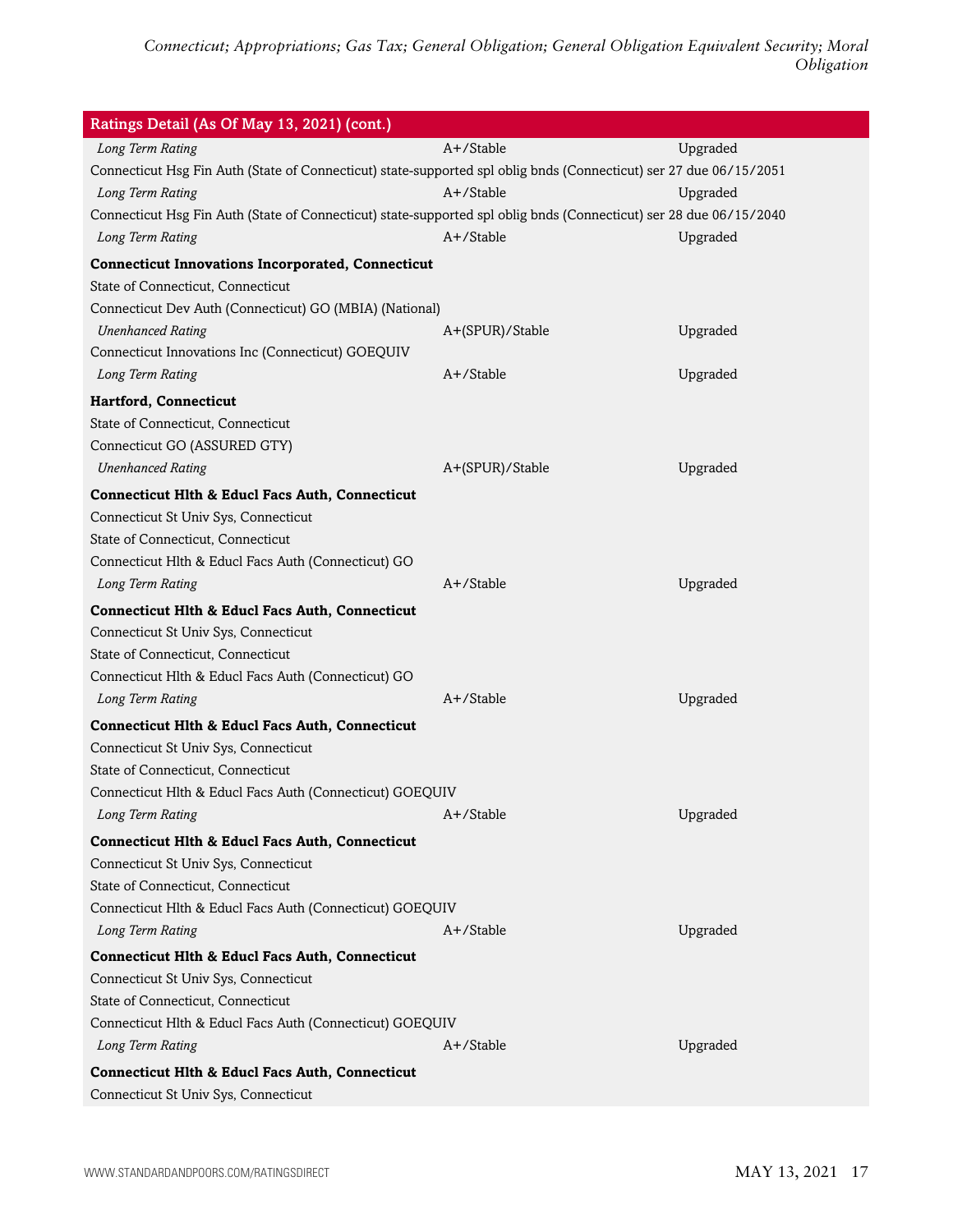| Ratings Detail (As Of May 13, 2021) (cont.)                    |                 |          |  |
|----------------------------------------------------------------|-----------------|----------|--|
| State of Connecticut, Connecticut                              |                 |          |  |
| Connecticut Hlth & Educl Facs Auth (Connecticut) GOEQUIV (AGM) |                 |          |  |
| <b>Unenhanced Rating</b>                                       | A+(SPUR)/Stable | Upgraded |  |
| <b>Connecticut Hith &amp; Educi Facs Auth, Connecticut</b>     |                 |          |  |
| Connecticut St Univ Sys, Connecticut                           |                 |          |  |
| State of Connecticut, Connecticut                              |                 |          |  |
| Connecticut Hlth & Educl Facs Auth (Connecticut) GOEQUIV (AGM) |                 |          |  |
| <b>Unenhanced Rating</b>                                       | A+(SPUR)/Stable | Upgraded |  |
| Many issues are enhanced by bond insurance.                    |                 |          |  |